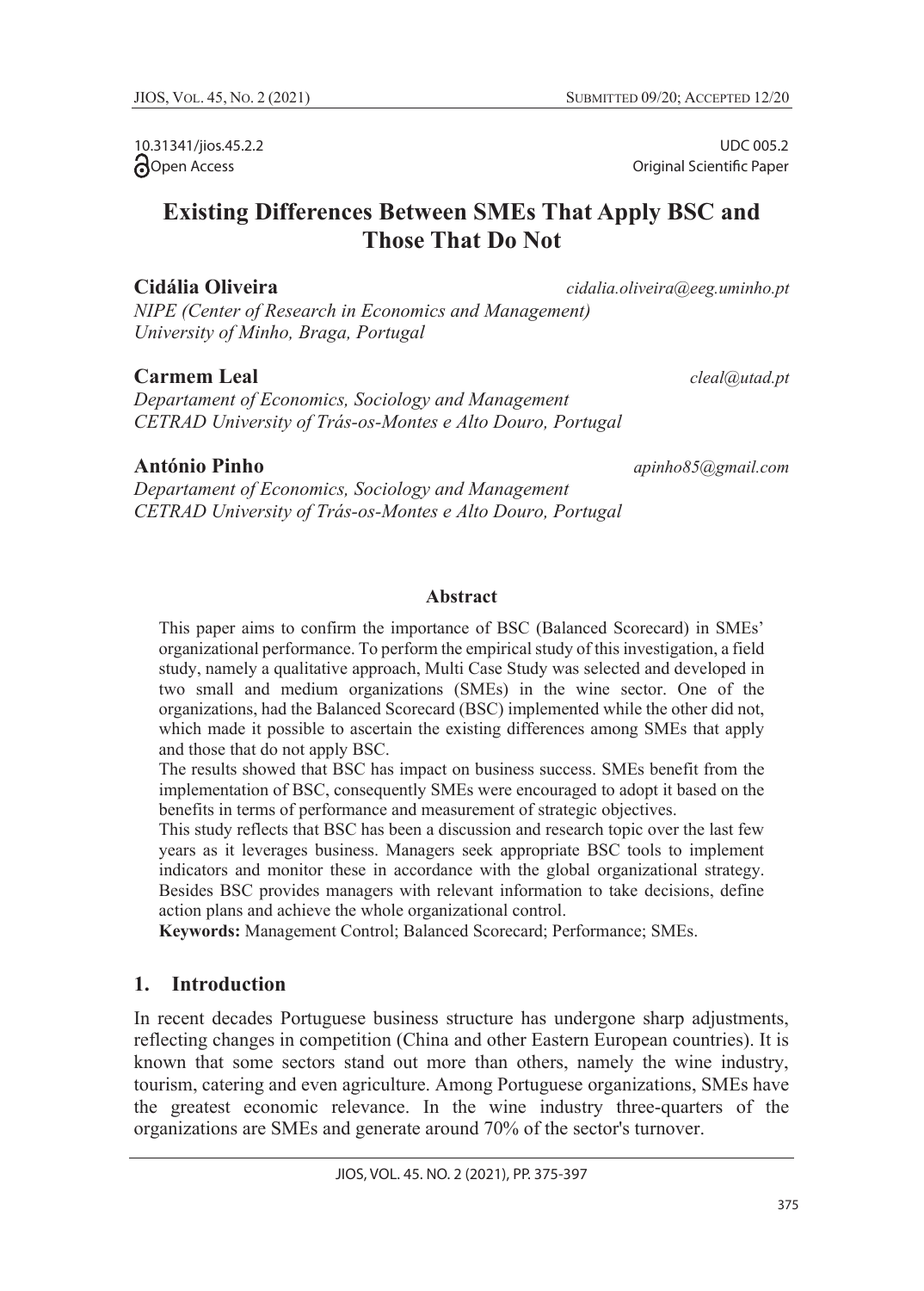Given the relevance of SMEs, business success has increased supported by internal sets of Management Control Tools which guide business administrations and managers.

Bearing in mind the strategic relevance of Management Control Tools such as the need to interlink different organizational perspectives, Kaplan and Norton developed an important Management Control Tool, namely the BSC, in the 1990s. The wellknown BSC as referred by [1][2] comprises four Perspective indicators: the Financial Perspective consisting of indicators that show the results of past actions; the Customer Perspective composed of indicators related to customer satisfaction; the Internal Perspective comprising processes referring to the potential to improve, and the fourth Perspective named Learning and Growth includes training and infrastructures to leverage organizational development.

BSC empowers strategic analysis, leads to value creation, as is the case with mapping and monitoring strategy in order to guide managers to interconnect operational performance with the strategic objectives, being considered as one of the most prevalent performance and strategic management tools [3][2].

As the strategic map is the basis for the BSC development, it characterizes the whole organizational strategy and describes the critical success factors of the organization. Furthermore, it illustrates the relationship between each of the four perspectives and their cause and effect relationships, showing an objective way of value creation to the entire organizational structure.

## **2. Literature Review**

## **2.1. Management Control**

Management Control Tools have gradually become recognized, especially since the 1980s. At that time, public institutions began to pay more and more attention to performance appraisal and to continuous improvement projects. As the primary objective of public institutions is the analysis and identification of processes, products (goods or services), also for public institutions, performance measurement tools guide to identify deviations and follow action plans [4][5].

In the early 1990s managers confirmed that the analysis and monitoring of financial indicators hindered an overall overview, with a short-term focus only on financial indicators that compromised long-term options [6]. Following this path, [7] proposed to change General Electric's eight perspectives to four perspectives composing the Balanced Scorecard (BSC), one of the most widely used management tools for monitoring and balancing organizational performance indicators [7].

The BSC proposed by [7] argues that management cannot only concentrate on financial indicators, because the financial aspect, by itself, does not generate value. According to these authors, at the time of BSC's development, only 5% of operational employees knew the organization's strategy and only 25% of managers received incentives to achieve previously defined objectives. Additionally, 60% of organizations did not link budgets to strategy, while about 85% of managers devoted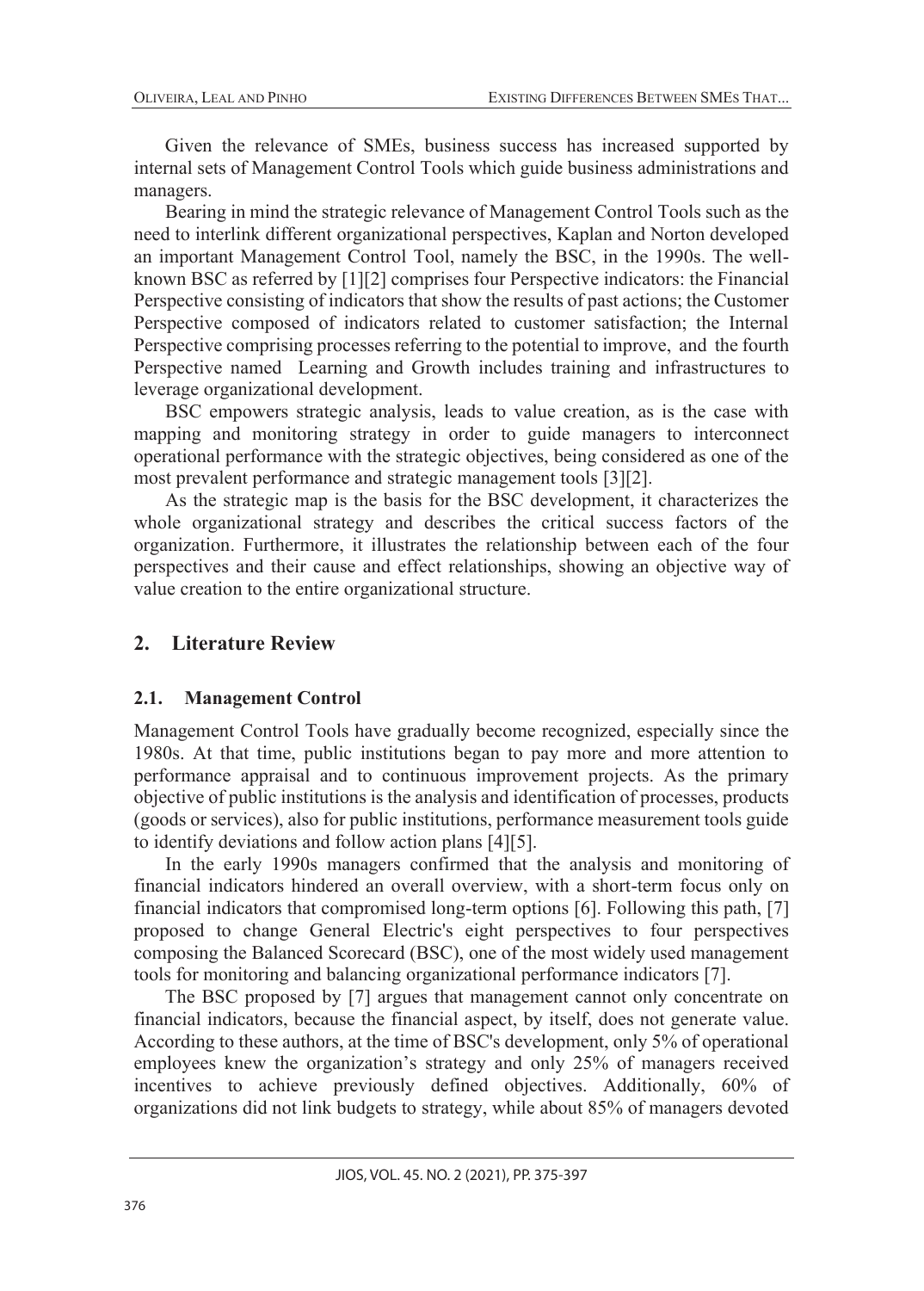less than an hour a month to organizational strategy. Thus, after having developed Case Studies over a year, in twelve companies, as reported by [8], the BSC was presented in 1992 as a multidimensional Management Control Tool, which over time has become a more complete management tool, as shown in Table 1:

| <b>System</b>                                      | <b>Functionalities</b>                                                                                                                                                                                                  |  |  |  |
|----------------------------------------------------|-------------------------------------------------------------------------------------------------------------------------------------------------------------------------------------------------------------------------|--|--|--|
| <b>Measurement System</b>                          | Specific indicators and objectives (1992)                                                                                                                                                                               |  |  |  |
| <b>Communication system</b>                        | Information of the organisation's strategic objectives<br>$\overline{\phantom{0}}$<br>$(1992 - 1993)$                                                                                                                   |  |  |  |
| <b>Global and individual</b><br>evaluation system  | Implementation of strategies<br>Strategic implementation tool, transforming<br>measures into specific actions and consequent value<br>creation<br>Measures and actions also of intangible values<br>$(1993; 1996-1997)$ |  |  |  |
| Strategic management<br>system                     | Decision-making aid<br>$ \,$<br>Evaluates and monitors the management system,<br>linking intellectual capital to strategy,<br>communicating across organisational borders (1996-<br>1997; 2004)                         |  |  |  |
| Self-assessment system of<br>the management system | Concentration of intellectual capital in favour of the<br>$\overline{\phantom{0}}$<br>established strategy (2004-2008)                                                                                                  |  |  |  |
| <b>Strategic relations</b><br>management system    | Strengthening strategic relations with the outside<br>Bringing back extraorganizational relationships,<br>giving primacy to strategic alliances (2010).                                                                 |  |  |  |

Table 1. Evolution of BSC, Source: adapted from [9] cited by [10]

Based on the previously mentioned four organizational Perspectives, namely: Financial perspective, Customer perspective, Internal Perspective and Learning & Growth Perspective, managers have a balanced view. The perspectives are interconnected through cause-effect relationships, which lead to the defined strategic objectives [7].

Managers are able to have an individual overview on the one hand and an aggregated overview of the actual performance, on the other. Furthermore, a comparison between the actual and the budgeted organizational strategy is enabled [11], as shown in Figure 1.

Knowing that traditional performance indicators are based only on accounting systems, [12] highlight the added value of Dashboards. Sustained on the Dashboards, like BSC strategic objectives might be communicated and monitored. In order to have this overview, managers need to be aware of the importance of the Balanced Scorecard Steps, as described in Table 2.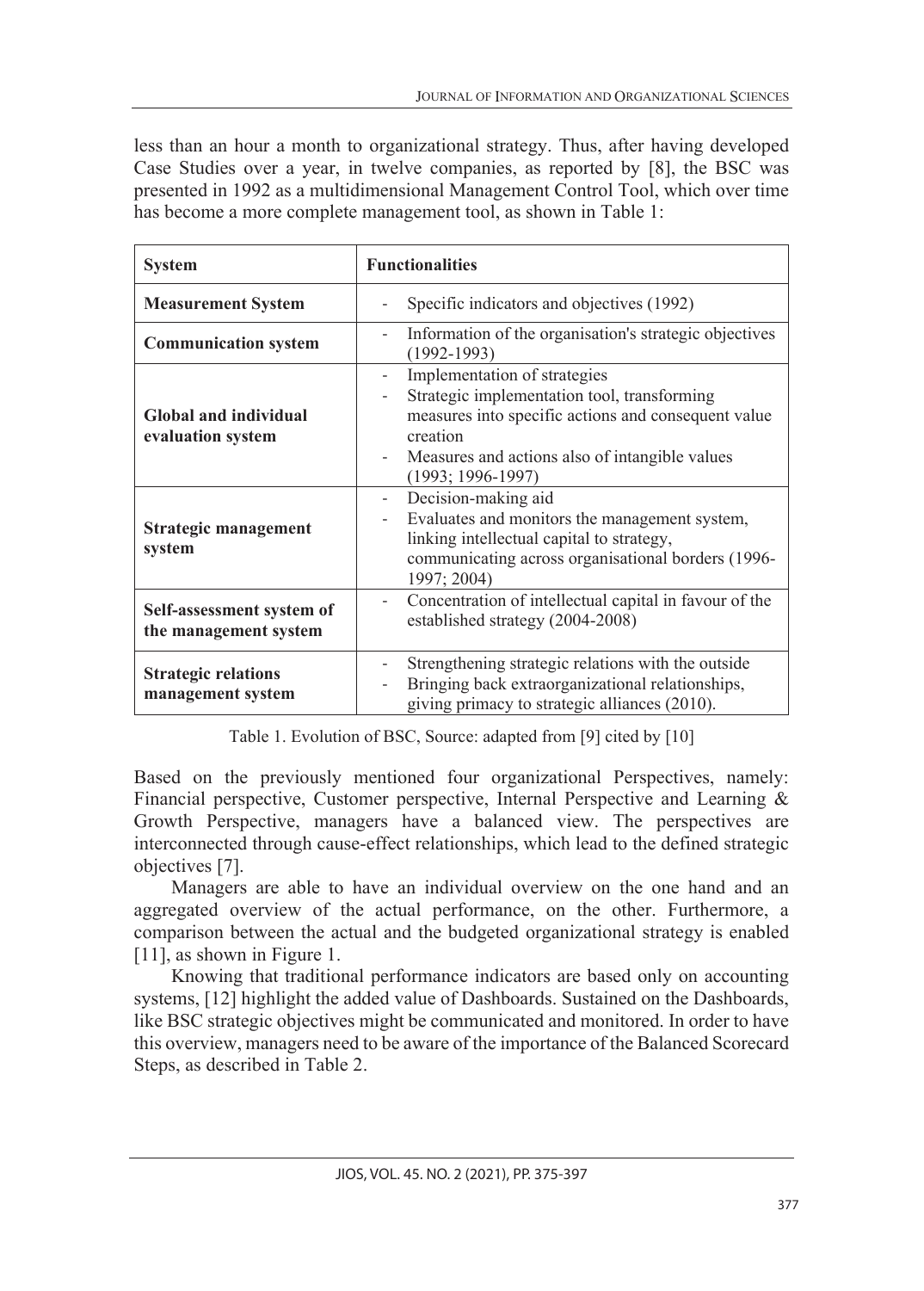

Figure 1. Perspectives of the *Balanced Scorecard,* Source: adapted from [4]

| $1st$ Step            | <b>Strategy Development</b>                                 |
|-----------------------|-------------------------------------------------------------|
| $2.^{nd}$ Step        | Definition and implementation of strategy support measures. |
| $3.^{\text{rd}}$ Step | Integration of measures into the management system.         |
| $4th$ Step            | Periodic verification of measures and results.              |

Table 2. Steps of the Balanced Scorecard, Source: Adapted from [13]

[14] argues that the implementation of the BSC is divided into the following steps:

- Define the sector of activity and evidence the role and development of the organization;
- Define the organization's perspectives;
- Define the organization's vision, taking into account each perspective;
- Identify critical success factors for the organization;
- Develop strategies to create an organizational balance across the organization;
- Set the goals to be achieved by the organization;
- Create and develop an action plan to execute the organization's strategy;

Managers should define the strategic indicators and their targets, in accordance with the organization's strategy, as seen in Table 3 in which the Process of Performing Strategy is highlighted.

| <b>Strategy</b><br>development<br>process                                   | <b>Objetives</b>                                             | <b>Platform</b>                                      | Representative<br><b>Activities</b>                                |
|-----------------------------------------------------------------------------|--------------------------------------------------------------|------------------------------------------------------|--------------------------------------------------------------------|
| <b>Mission</b> , Vision<br>and Values<br>(What business<br>are we in? Why?) | Reaffirm the<br>organisational<br>guiding lines              | Set out how to<br>execute the view                   | Mission analysis;<br>Confirmation of<br>vision;<br>Central values; |
| <b>Strategic</b><br>objectives                                              | Clearly set the<br>financial target, as<br>well as strategic | Establish the<br>economic model<br>that will be used | Mission measures<br>Decomposition of<br>value;                     |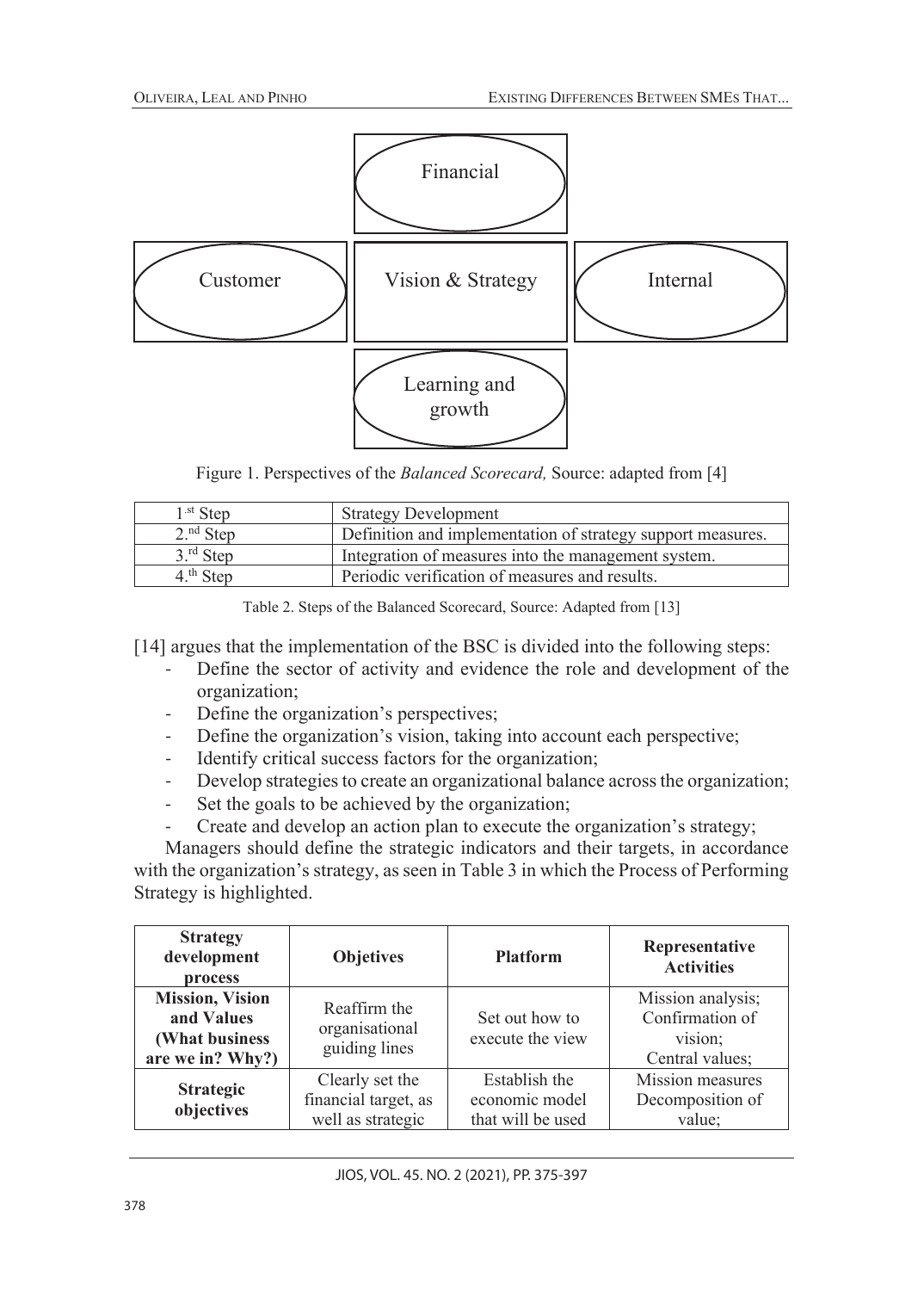| <b>Strategy</b><br>development<br>process                       | <b>Objetives</b>                                                                                                                   | <b>Platform</b>                                                                                                                                                               | Representative<br><b>Activities</b>                                                                                                                                               |
|-----------------------------------------------------------------|------------------------------------------------------------------------------------------------------------------------------------|-------------------------------------------------------------------------------------------------------------------------------------------------------------------------------|-----------------------------------------------------------------------------------------------------------------------------------------------------------------------------------|
| (Where are we<br>going?)                                        | objectives that will<br>lead to the overall<br>strategy.                                                                           | throughout the<br>strategic<br>management<br>process.                                                                                                                         | Strategic themes;<br>Goals for the next 3-<br>10 years;<br>Financial model.                                                                                                       |
| <b>Strategic analysis</b><br>(What are our<br>core objectives?) | Identify, through a<br>structured analysis,<br>the events, forces<br>and experiences<br>that impact and<br>modify the<br>strategy. | Define the link<br>between influential<br>forces and the value<br>creation process.                                                                                           | Environmental<br>analysis (Pestel / 5<br>Forces);<br>Internal analysis<br>(SWOT / Value<br>Chain);<br>Strategy for reviewing<br>objectives;<br>Identification of key<br>subjects. |
| <b>Formulation of</b><br>the Strategy                           | Define where and<br>how the<br>organisation will<br>compete.                                                                       | Ensure that changes<br>to the strategy are<br>linked to changes in<br>the planning and<br>implementation of<br>the process.<br>Set the limits of<br>admissible<br>amendments. | Where to compete<br>(niches);<br>Differentiation (value<br>propositions);<br>How to compete<br>(strategic map);<br>Financial<br>model/Stratex;<br>Strategic change<br>agenda.     |

Table 3. Process of Performing Strategy, Source: Adapted from [15]

Considering the strategy development process, it is verified that the point at which a given organization is, is measured by comparison to the goal. In this process it is effectively considered that the key to organizational success are employees [11]. It is known that the involvement and commitment of all the collaborators lead to a more efficient performance, so to have a clear overview about the Job Descriptions, the individual performance indicators also need to be clearly identified [16].

Despite its recognition, BSC was not the only tool proposed, given the need to broaden the field of action, involving medium and long-term financial and nonfinancial indicators, other management tools emerged, such as Tableau de Bord [17]. Although the Tableau de Bord and BSC tools use both financial and non-financial indicators, BSC distinguishes itself by incorporating cause-and-effect relationships between indicators grouped into four perspectives. BSC proves to be more dynamic, given its use of trend indicators, allowing future projections to be made, which may provide relevant information to reorient the strategy [18].

However, as noted and supported by the literature, BSC stands out as its applicability goes beyond the boundaries of private, for-profit companies, as it may also assist public institutions as public managers focus on performance indicators (KPI) and their causal relationships [19]. It is precisely on the basis of these gains that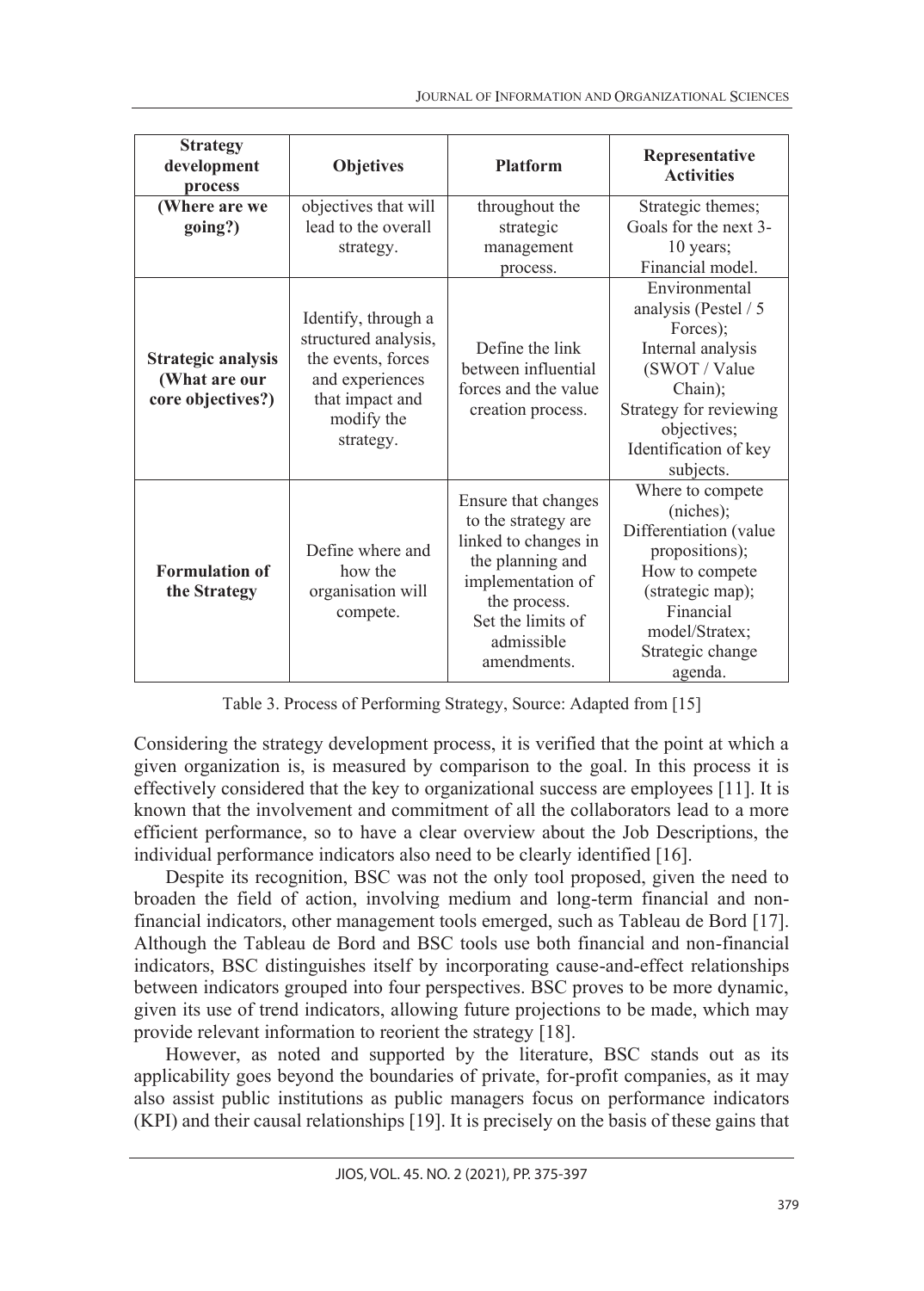the tool is also distinguished from the KPI Scorecard measurement system, as BSC, unlike the KPI Scorecard, interrelates strategic objectives in the four dimensions. Due to this limitation of the KPI Scorecard, strategic measurement of processes is achievable, in case that processes are interconnected with a global process [20].

Over the years there has been a need for the design of sustainability control mechanisms such as environmental sustainability [21]. Guidance on organizational sustainability is the key factor in justifying the integration of Sustainability Control Systems [22].

Over the past few years there has been much research and discussion on which definition of Management Control in the literature best fits the business reality [23].

Due to the high pressure to innovate, organizations and mainly managers seek Management Control tools [24], [25]. Consequently, Management Control gathers information to guide managers in decision making, planning activities and operational control [26]. A Control Tool goes beyond a monitoring process as it directs managers to decisions and guides their actions to reach their ultimate goal [27].

BSC influences managers' behavior as it highlights problems, avoiding the nonachievement of defined goals [28]. Furthermore, BSC promotes managers' capabilities to orientate the national and international market [29]. Overall, it provides all financial and non-financial information essential for making strategic decisions [30].

Management Control Tools should manage and coordinate communication between the different operational areas, so that stakeholders are able to coordinate, manage and dialogue about their needs [26]. [31] argue that much of the organization's financial success is related to its intangible resources.

## **2.2. Balanced Scorecard – its four Perspectives and the Strategic Map**

From time to time, managers need to review and reconfirm their mission, namely to ask why this organization exists, what its values are, i.e., the attitudes and behaviors of the organization [32]. Organizations define their organizational mission to afterwards set internal and external goals [33]. Furthermore, the defined goals need to be aligned with the organizational mission. This alignment is performed by compliance of strategic objectives, resource allocation, organizational competencies, definition of responsibilities and competencies such as the development of strategic objectives [34].

[32] created an intermediate step between the definition and implementation of the strategy, which consequently will enable the analysis of the deviation between current and forecasted status for the next three to five years.

The mission has a more specific character, it defines how and in what way they should act to achieve the strategic objectives. Regarding vision, the internal and external environment elucidates where the organization intends to be in the future [35].

To make the communication of vision and strategy effective, it is important that the mission is defined by top management, while the strategy must be planned by all employees [36], [37]. Anchored in the BSC, several internal advantages are stressed,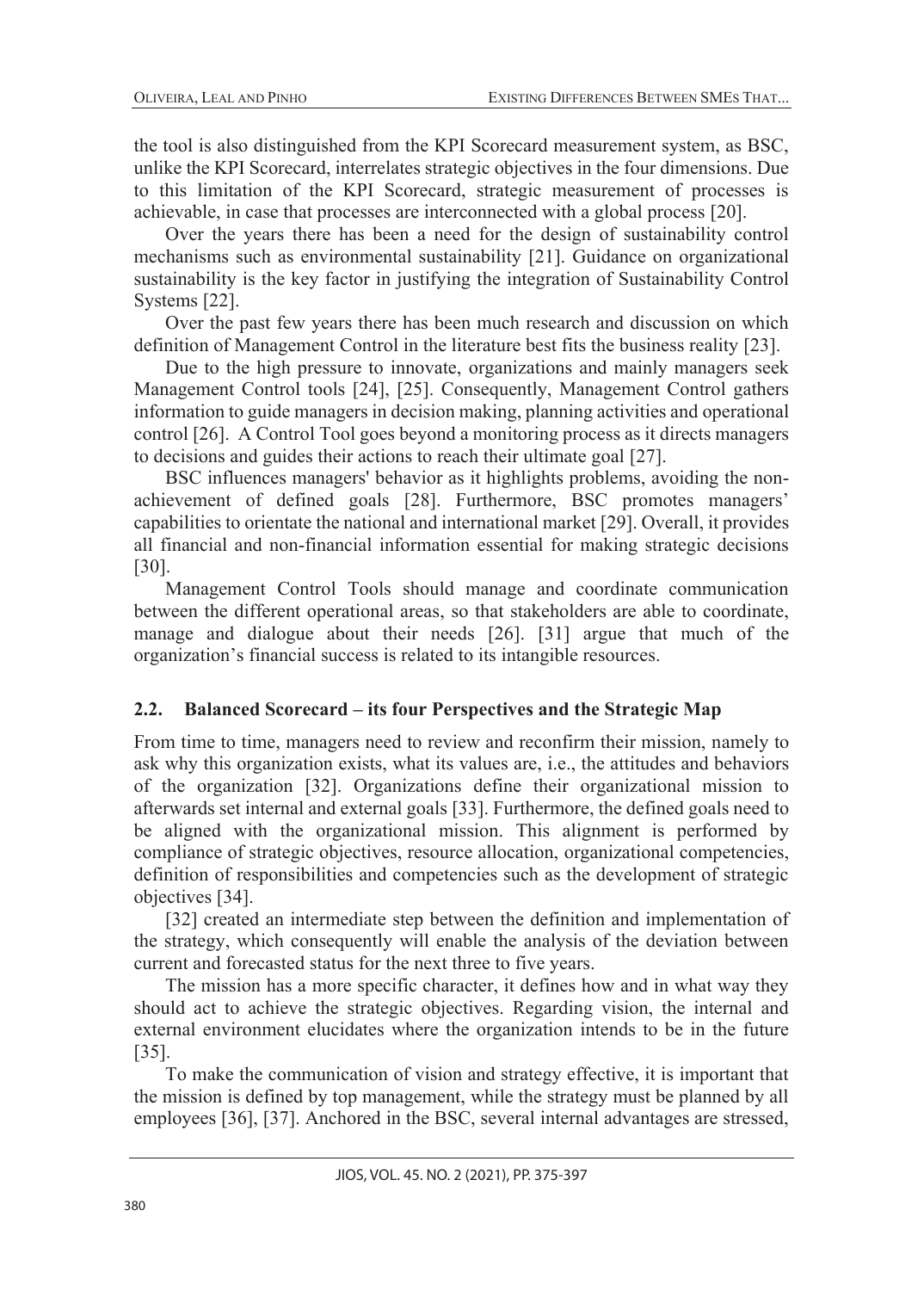such as strategically directioned communications and clearly conveyed information to employees using a common language. The added value consists mainly in a clear communication that allows all employees to understand and, consequently, work towards the same goal. In this sense, it is relevant to maintain intrinsic motivation, as employees often ask the following questions [36]: (i) Does my organization have a defined strategy for success? (ii) how does performance play an important role for the organization? It is essential that employees feel that they can contribute to the strategy. Organizations can link strategy maps to BSC to link all production units in a corporate way to vision and strategy [36].

[7] defined the concept of the BSC as an important instrument of performance evaluation, complementing the financial indicators that show the results of past actions with indicators of the operational side related to: customer satisfaction, internal processes and the learning and growth potential. Organizations need to improve the activities that lead to good financial performance in the future [7].

The BSC is considered a strategic management system involving the existing relationships between perspectives, aiming at the development of management processes based on the change of vision, strategy and the relationship between objectives and strategic indicators [38].

[39] argue that the BSC with its four perspectives is an adequate model to characterize the strategies devised for value creation. [40] reinforce this theory by encouraging four perspectives in the BSC that allow for a strategic analysis. In this sense, the financial perspective is geared towards a strategy of growth, profitability and risk. The customer perspective is driving the strategy of creating value and differentiation, based on the perspective of the customer. The internal process perspective focuses on the strategic priorities of business processes which create customer and business satisfaction.

Finally, the main priorities of the perspective of learning and growth are the organization's development and the creation of new cultures, such as innovation and growth.

BSC guarantees managers a management tool focused on the creation of the strategic map of their organizations, which forces them to act to the detriment of the competitive factors that can direct them to success, interconnecting operational performance to the strategic objectives [41].

Proof of this is that strategic maps represent the key characteristics of an organization's strategy, since they provide the fundamental points for the construction of the BSC, making it possible to understand the organization's strategy, how it intends to achieve it and how it intends to create relationships between the various objectives and each perspective [42].

Thus, the strategic map describes the entire strategy of the organization, describing all the critical success factors of the organization and the relationship between each of the four perspectives and the cause and effect relationships, objectively evidencing the creation of value for the entire organizational structure [43].

In the event that deviations from the target are identified, action plans need to be developed, as explained in Figure 2: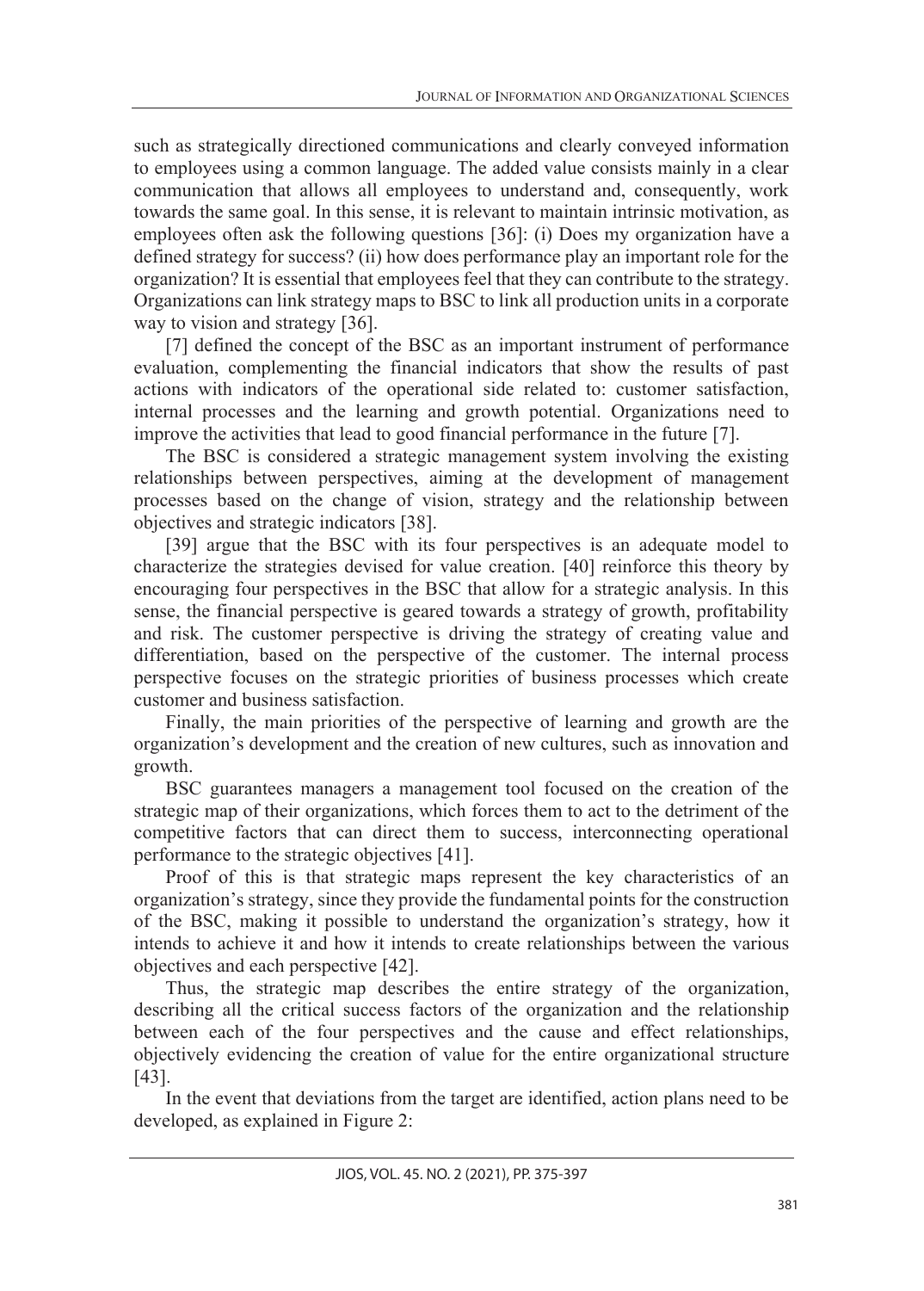|                                    | <b>STRATEGY MAP</b>                                             | <b>BALANCED SCORECARD</b>                                                                     |                           | <b>ACTION PLAN</b>                                                                                                                                                      |                                       |
|------------------------------------|-----------------------------------------------------------------|-----------------------------------------------------------------------------------------------|---------------------------|-------------------------------------------------------------------------------------------------------------------------------------------------------------------------|---------------------------------------|
|                                    |                                                                 | <b>MEASURE</b>                                                                                | <b>TARGET</b>             | <b>INITIATIVE</b>                                                                                                                                                       | <b>BUDGET</b>                         |
|                                    | Increase<br>revenues and<br>margins                             | · Revenue mix<br>· Revenue growth                                                             | $New = +10%$<br>$+25%$    |                                                                                                                                                                         |                                       |
|                                    | Increase<br>share of<br>customers'<br>financial<br>transactions | · Share of segment<br>. Share of wallet<br>• Customer satisfaction                            | 25%<br>50%<br>90%         | · Segmentation<br>initiative<br>· Satisfaction survey                                                                                                                   | $\sim$                                |
|                                    | Cross-sell<br>the product<br>line                               | · Cross-sell ratio<br>. Hours with high-<br>potential customers                               | 2.5<br>1 <sub>hr</sub> /0 | · Financial-planning<br>initiative<br>· Integrated product<br>offering                                                                                                  | $\sim$<br>$\sim$                      |
| LEARNING AND GROWTH<br>PERSPECTIVE | Create<br>organizational<br>readiness                           | · Human capital<br>readiness<br>• Strategic application<br>readiness<br>. Goals linked to BSC | 100%<br>100%<br>100%      | • Relationship<br>management<br>• Certified financial<br>planner<br>· Integrated customer<br>file<br>· Portfolio-planning<br>application<br>• MBO update<br>· Incentive | $\sim$<br>$\sim$<br>$\sim$<br>$s$ $-$ |
|                                    |                                                                 |                                                                                               |                           | compensation<br><b>TOTAL BUDGET</b>                                                                                                                                     | $s$ $\overline{\phantom{a}}$          |

Figure 2. Comparison Between Strategic Targets and Obtained Results, Source: [44, p. 105]

BSC is designed based on four primary phases in order to reach the defined Strategy:

- i. plan/planing where financial results stand out. It consists in defining the organizational strategy and the four perspectives;
- ii. do definition of strategic objectives;
- iii. check/confirmation results are presented to top management in periodic monitoring meetings
- iv. act / corrective actions, meetings are held to define action plans, and new directions

In SMEs led by the entrepreneur and co-founder of the organization, usually the future successors will continue to work in the way the founder started.

[45] and [46] further argue that BSC should allow organizations to take advantage of all the qualities and creativity of all its employees in order to control the organization's business strategies.

[47] define organizational performance as an important indicator for assessing the operational efficiency of an organization. [48] argue that the performance of employees in an organization is viewed through two strands, behavior and results.

## **2.3. Balanced Scorecard in SMEs**

The performance of an SME business is influenced by ownership, management method applied, family involvement in management, legal aspects, and economic policies of markets and countries of operation [49]. In the wine industry, critical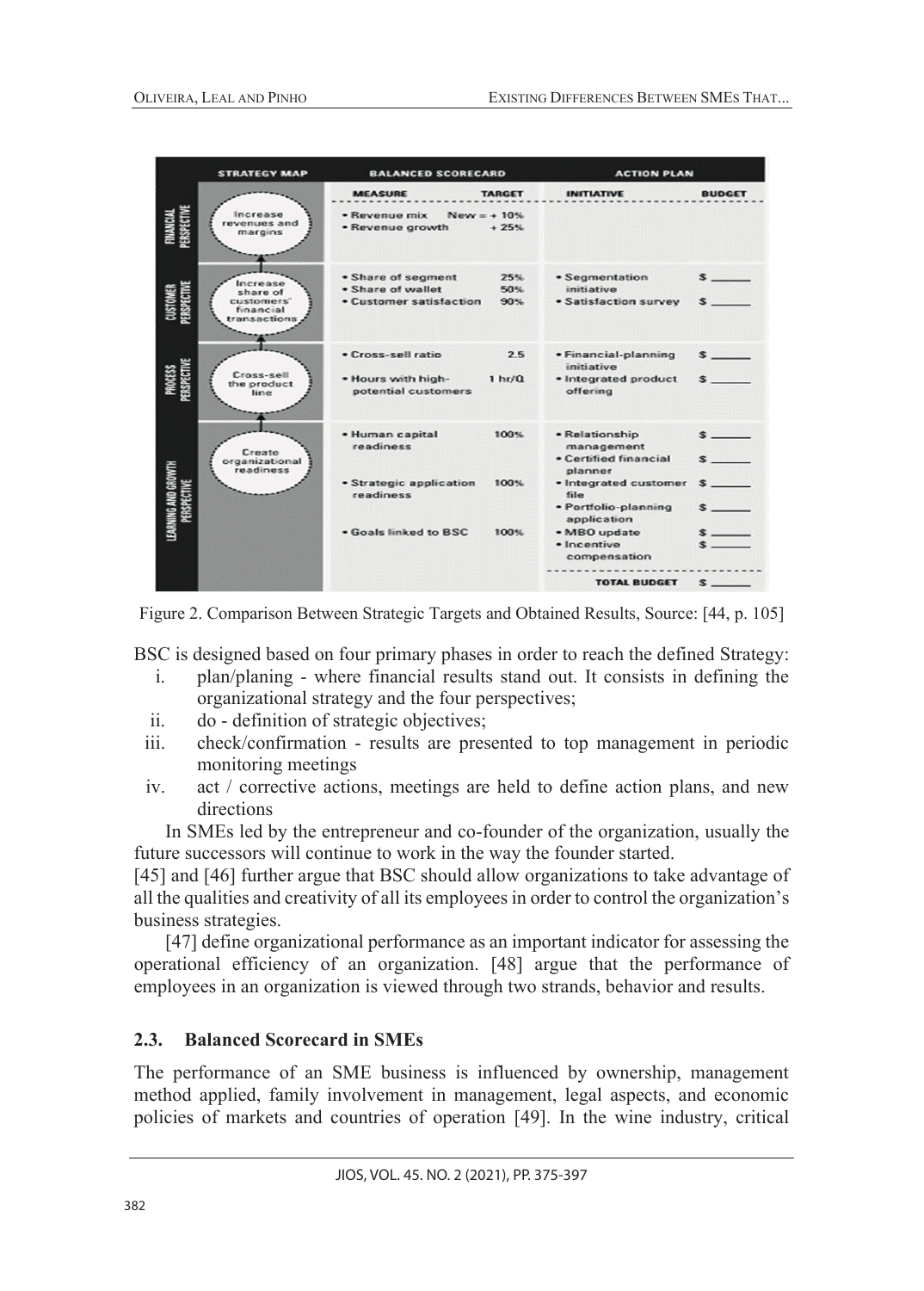success factors such as wine quality, brand, labeling and packaging are key factors influencing the volume of sales of Portuguese wine to the national and international markets. In addition to these key factors, there are also the particularities of the region, climate, soil, history, geography and culture, which are also essential for understanding the success of export sales [50]. [50] also stated that the relation between winegrowers and exporters is relevant. These mergers stand out, for example, through lower prices, product quality, the attractiveness of the packaging and the label. The relationship between the organization's performance, its competitiveness is aligned to the growth success of its business [37], [51], therefore to effectively align BSC, it is crucial to link it to strategy [52].

For [53][54] family organizations, are managed by their owner, who takes all organizational decisions.

In Portugal, there is still no key definition of the concept of family organization [55]. A family organization results from the strategy, vision and ability that the founder has in directing all his actions in order to grow the entire organization in a sustainable way, applying and investing all the necessary capital in human resources so as to achieve the necessary business objectives [56], [57].

The founders and owners of family organizations differ from other managers regarding the importance of the organization's solvency and business prestige [58].

The founder of the organization acts essentially as the organization's energizer and motivator, because he shares his values and convictions of the organization as a whole with all the elements of the organization, representing an important factor for the continuity of the organization. The continuity of the family allows the conservation of the values introduced by the founder, which are accepted by the collaborators. By effectively managing the resources available in the organization, together with strategic planning, management skills, owner decision-making and business orientation, an administration can achieve good results and growth [59].

There are authors who argue that family businesses should apply management control systems, namely the BSC [60], [61], as it is the management tool that best suits the family business relationship, family management – family business, functioning as an aid not only in the communication and training of organization members [61]. In this sense, below in Table 4 we can find the Balanced Scorecard of the SME with BSC:

| <b>Perspetives</b>                    |                              | <b>Objectives</b>       | <b>Indicators</b> | <b>Target</b>  |                                                               | <b>Action Plan</b>                                                                                              |
|---------------------------------------|------------------------------|-------------------------|-------------------|----------------|---------------------------------------------------------------|-----------------------------------------------------------------------------------------------------------------|
| <b>Financial</b>                      | 1. Increase<br>profitability |                         | <b>Sales</b>      | $> 5\%$        | 1. Promote the product at<br>national fairs and competitions; |                                                                                                                 |
| Own capitals                          |                              | $> 5\%$                 |                   |                |                                                               | 2. Creation of a web store on the<br>Internet;                                                                  |
| <b>2.Reduce Costs</b>                 |                              | Costs per unit          |                   |                |                                                               | $< 10\%$                                                                                                        |
| 3.Decrease<br>average receipt<br>time |                              | Average receipt<br>time |                   | $\leq$ 30 days |                                                               | 3. Resort to the importation<br>of Spanish containers (bottles<br>and carboys) since they have<br>a lower cost; |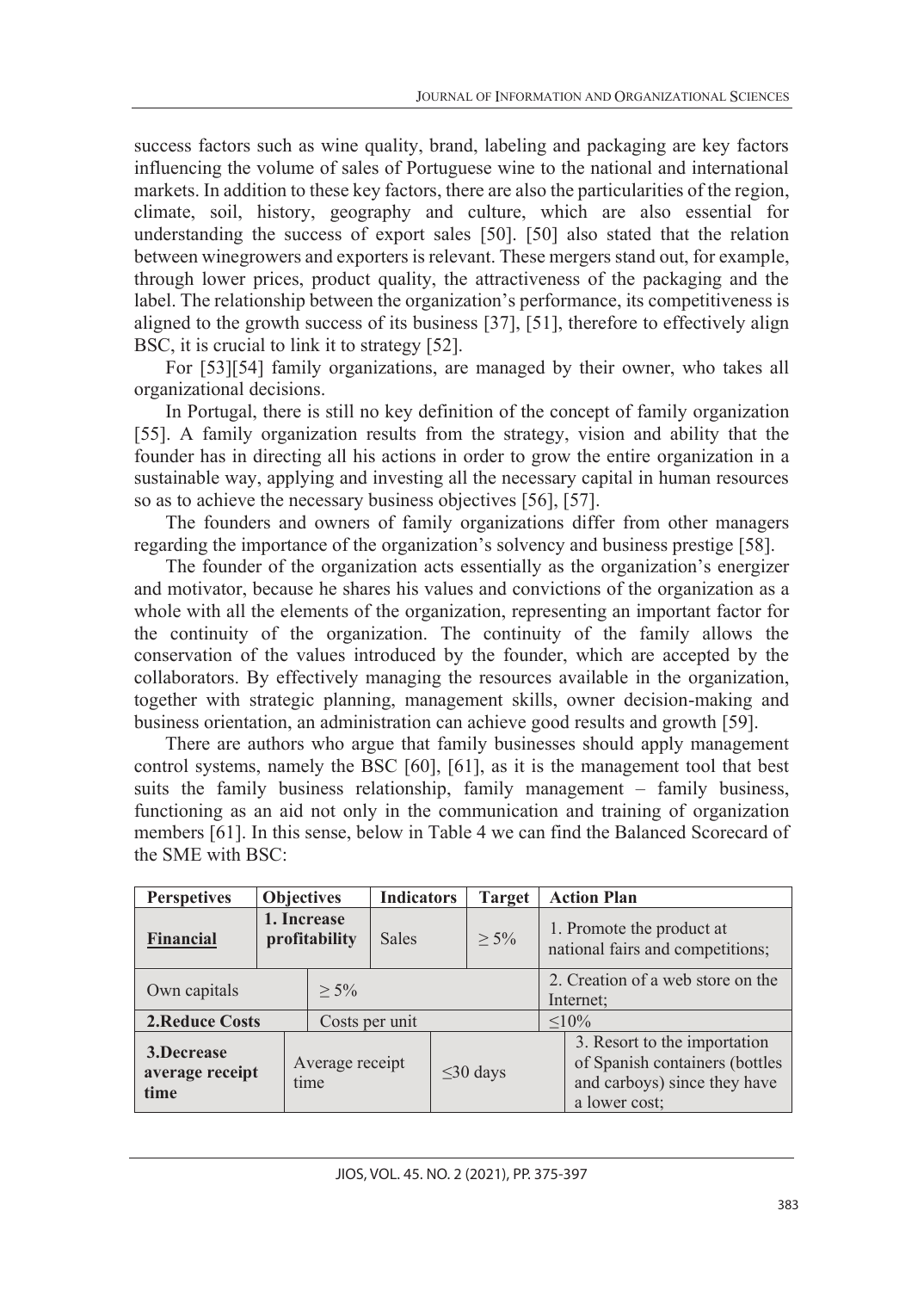| <b>4. Increase Gross</b><br><b>Added Value</b>                           | Gross Added Value                                     |  | $>$ 200.000€                                          |  |             |                                                                                                                                                                                               |
|--------------------------------------------------------------------------|-------------------------------------------------------|--|-------------------------------------------------------|--|-------------|-----------------------------------------------------------------------------------------------------------------------------------------------------------------------------------------------|
| <b>Customer</b>                                                          | 5. Increase<br>total<br>Number of<br><b>Customers</b> |  | No. of<br>customers<br>per year                       |  | $\geq 10\%$ | 1. Enhance contacts with agents<br>for product placement abroad<br>(UK, DE and new EU countries);<br>2. Direct placement of the<br>company's products in Spain; 3.<br>Creation of new brands; |
| No. of export customers per year                                         |                                                       |  | $\geq 10\%$                                           |  |             |                                                                                                                                                                                               |
| <b>Internal</b><br><b>Processes</b>                                      | 6.Improve<br>product<br>quality                       |  | % grapes<br>received<br>from<br>controlled<br>farmers |  | $> 90\%$    | 1. Investing in new equipment for<br>the oenology laboratory;                                                                                                                                 |
| % investment in R&D in<br><b>7. Research for new</b><br>2017<br>products |                                                       |  | $\geq$ 1% Turnover                                    |  |             |                                                                                                                                                                                               |
| Learning &<br>Growth                                                     | Employee<br>Training                                  |  | No. of<br>training<br>hours per<br>year               |  | $>= 24$     | 1. Protocol to train employees in<br>the operationalization of<br>organisational tasks                                                                                                        |

Table 4. Balanced Scorecard of the SME with BSC

The BSC supported the implementation of the strategy as well as the decision-making. Managers had to resort to strict procedures in order to ensure implementation:

- All employees of the organization had to be fully involved in the project;
- The head of the BSC implementation project was defined;
- Awareness was raised among all stakeholders of the importance of the BSC implementation project, and of the fact that it is a continuous endeavor and not a purely static tool;
- The organization had to identify potential elements which constituted a barrier to the creation and implementation of the BSC;
- The organization had to communicate effectively the mission, values and vision to all its employees, with the objective of ascertaining whether or not they identified with the strategy.

# **3. Methodology**

This research focuses on Case Studies based on a qualitative and exploratory methodology, as it aims to understand differences in organizations with and without BSC.

We chose to conduct interviews because, according to [62], they represent a fundamental instrument for data collection for qualitative research. To this end, an interview guide (see Appendix A) with a structure and set of questions based on [63] was developed. Therefore, the research involves analyzing data collected through the interview method, visits to the organizations' facilities to monitor their business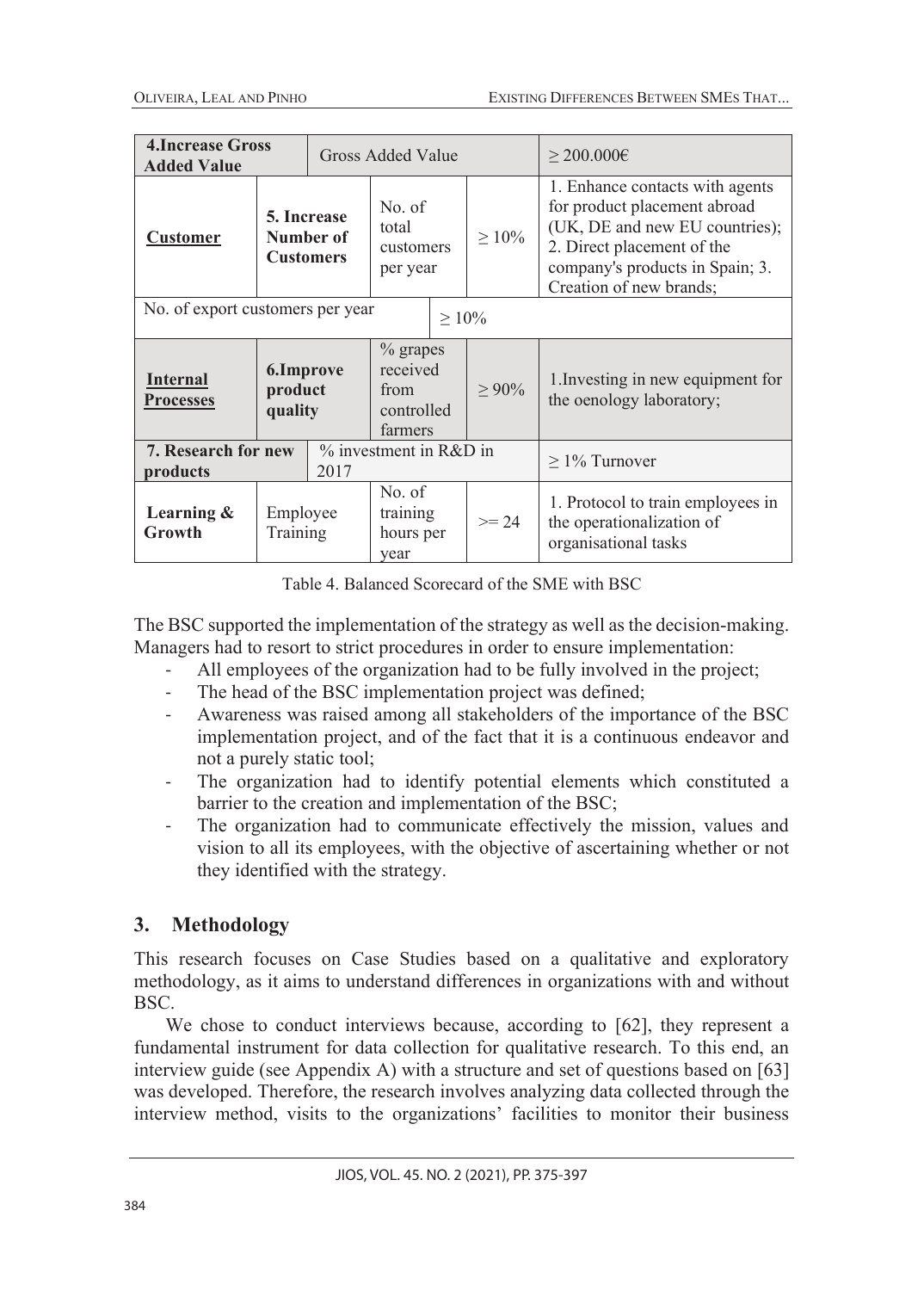activity, data collection from internal documents and quantification of the application of internal management control procedures.

Two small and medium-sized enterprises (SMEs) were selected from the wine sector in the northern region of Portugal. The sample served to study the relationship between management control and business success and to measure and evaluate the results obtained in the study time span, i.e., in the period 2014 and 2017. The sample was expected to enable a data analysis for the study of the relationship, which was to be conducted in phases. Firstly, interviews with business management were conducted, using a semi-structured interview guide based on the work of [63]. Direct observation of the activity of the organizations was carried out and documentary analysis of the data collected in the organizations was also done.

Phase  $1$  – The main aim of the interviews with the administrative staff of the companies was to collect data and information on them, concerning the characterization of the organization and its recent economic and financial developments, as well as the characterization of management control instruments implemented, among other information considered to be fundamental in the development of the study.

Phase 2 - In the direct observation of the activity our goal was to observe the activities of companies, the preparation of business plans and finally to be present at a monthly meeting where middle managers present and analyze the results of their area of responsibility.

Phase 3 - Finally, in the documentary analysis of the data collected in the companies, we analyzed the financial situation of the organization, the sectors and the evolution of what we intend to address in the case study:

- Business plan and its annual budget;
- Analysis of the results of the respective area of activity;
- Analysis of strategic planning and operationalization of the management control system;
- Analysis of the existing information system and the rules defined for management control;
- Analysis of existing resources within its activity, considering the operationalized management control system;

These three phases mentioned above allow us to link a number of views on the management control systems used by companies, to reduce subjectivity in the study of the information obtained.

The SME with BSC privileges gender equality (5 male and 5 female employees), employees with a lot of experience in the area and with training linked to management. It is clear here that the organization is interested in having qualified employees in its staff, as can be seen below in Table 5:

| <b>Average Age</b>      | $39.3$ years              |  |
|-------------------------|---------------------------|--|
| Gender                  | 5 Male                    |  |
|                         | 5 Female                  |  |
|                         | 2 Top Management          |  |
| <b>Management Level</b> | 1 Intermediate Management |  |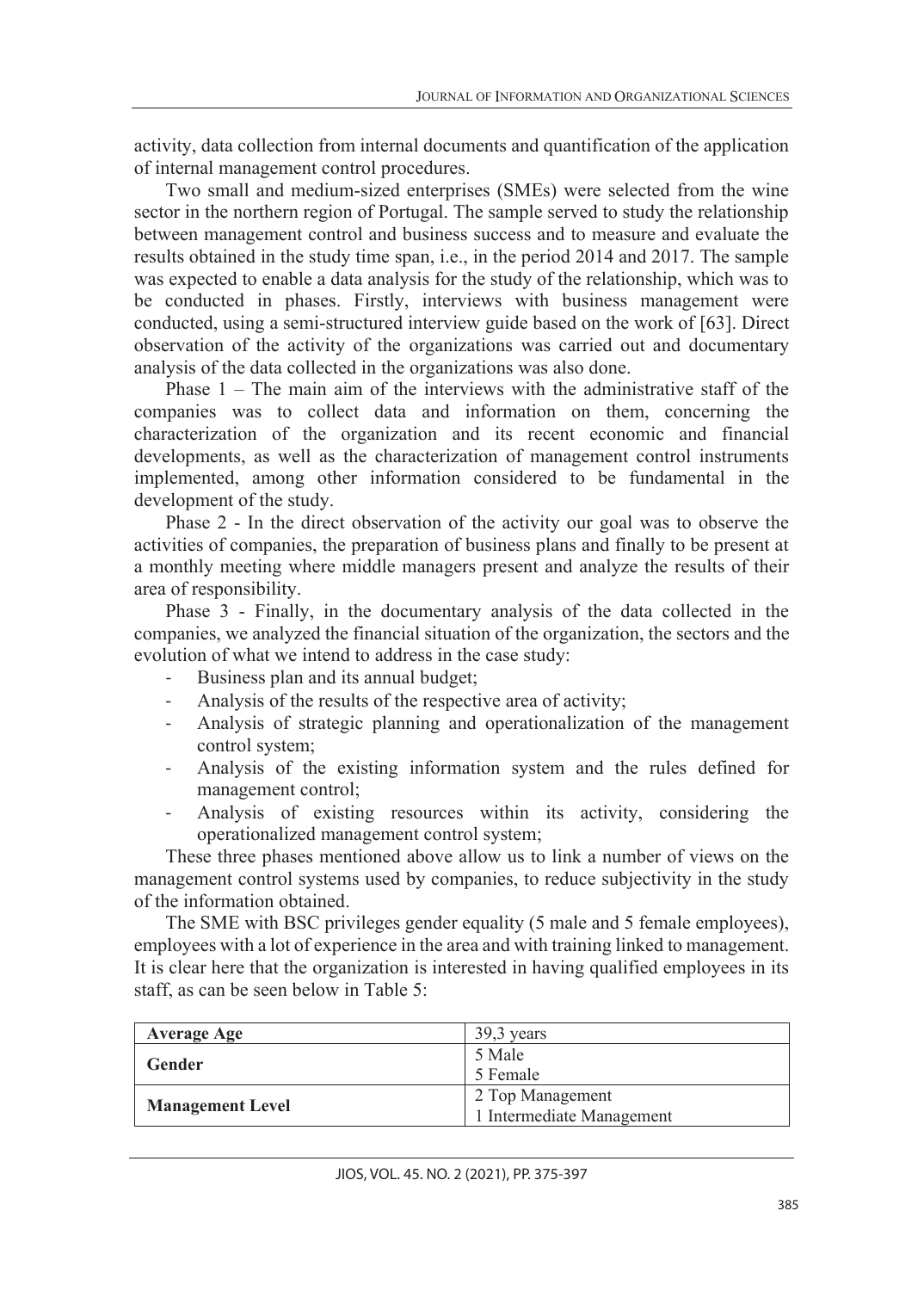|                                          | 7 Operational Management    |
|------------------------------------------|-----------------------------|
|                                          | $<$ 5 years 2               |
| <b>Experience in Management</b>          | 5-10 years 3                |
|                                          | $>15$ years 5               |
| <b>Academic Background in Management</b> | Secondary School Level $-7$ |
|                                          | $Bachelor - 1$              |
|                                          | $Master - 1$                |
|                                          | Other – Marketing $1$       |

Table 5. Sociodemographic Characterization of Interviewees (SME with BSC)

On the other hand, the SME without BSC, despite privileging gender equality does not have in its intermediate, operational or top-level staff, many employees with academic training linked to management. It only has a certified accountant, who works in an external accounting office. However, many of the employees have more than 15 years of experience in the business sector, as can be seen in Table 6 below with summarized information.

| <b>Average Age</b>                       | 48 years                   |
|------------------------------------------|----------------------------|
| Gender                                   | 3 Female                   |
|                                          | 3 Male                     |
| <b>Management Level</b>                  | 2 Top Management           |
|                                          | 0 Intermediate Management  |
|                                          | 3 Operational Management   |
| <b>Experience in Management</b>          | $\leq$ years 1             |
|                                          | $5-10$ years 1             |
|                                          | $>15$ years 3              |
| <b>Academic Background in Management</b> | Secondary School Level - 4 |
|                                          | $Bachelor - 2$             |
|                                          | Master $-0$                |
|                                          | Other $-0$                 |

Table 6. Sociodemographic Characterization of Interviewees (SME without BSC)

# **4. Analysis of the Results**

The criteria that characterize a successful organization are common between organizations with and without BSC implemented, namely customer acquisition, customer loyalty and satisfaction, turnover, product quality and internationalization of products and brand, while it is notable that the perspective with the most relevance, immediately after the financial perspective, is the customer perspective

The success of the last five years, in comparison to the predicted success for the same time span is more aligned to its strategy in the case of the SME with BSC. In the organization with BSC the main key factors for success are related to customer satisfaction, loyalty, volume of orders, the turnover and the increase in revenue. Other factors that contributed to the organization's success in the last five years and especially in the last year were the brand expansion through internationalization and the increase of exportations. BSC enabled a better understanding of the success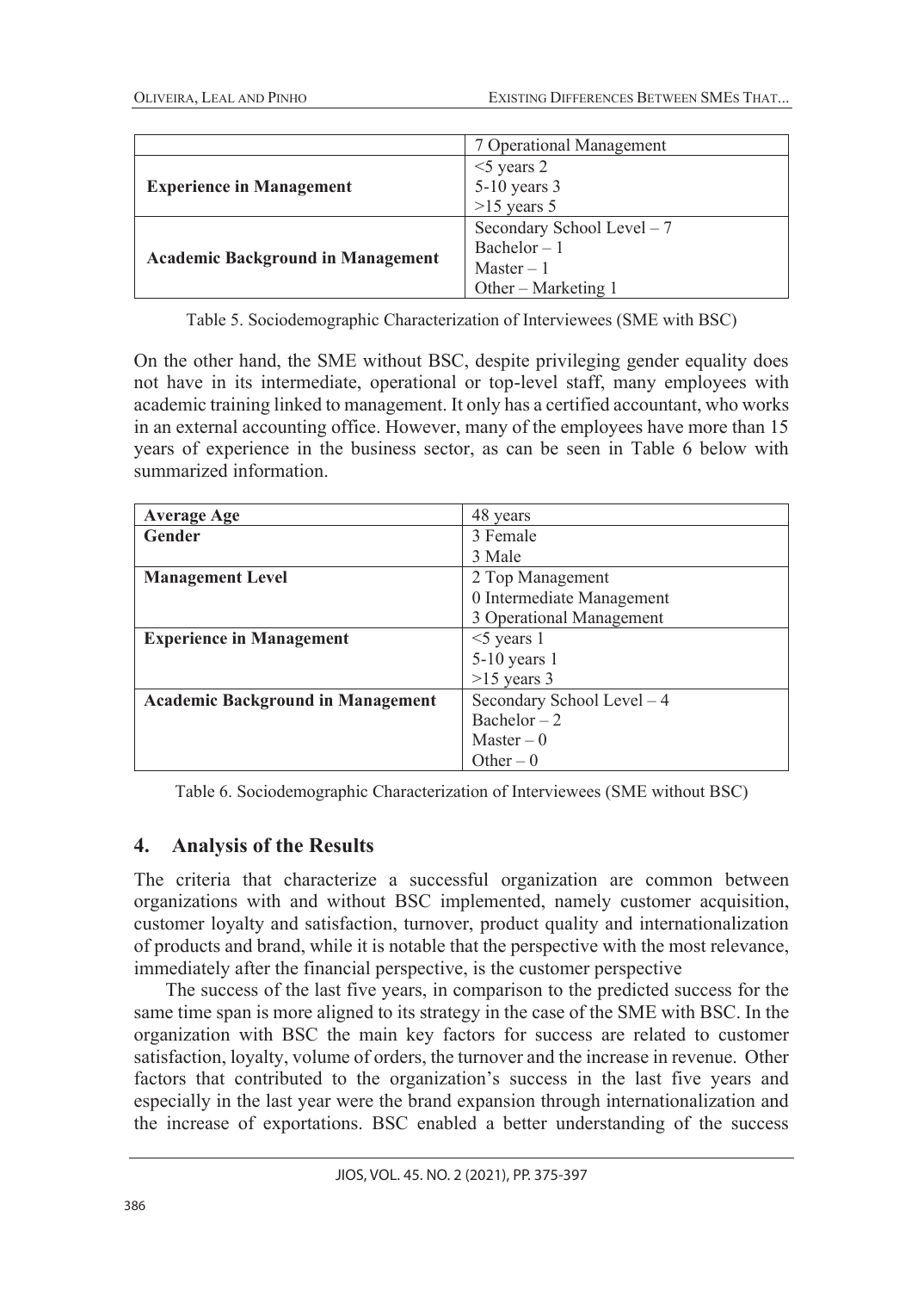achieved by the organizational performance, such as better communication among departments and employees.

Regarding question nr. 3 of the Interview Guide (Attachment 1 "In your opinion, has this organization, over the last 5 years, been as successful as expected? Why?"). They justified their responses by stating that the organization improved its organizational performance and benefited from the introduction of BSC. All respondents responded positively, stating that the organization had had business success in the last five years. On the other hand, regarding question nr. 3 of the Interview Guide (Attachment 1 "In your opinion, has this organization, over the last 5 years, been as successful as expected?? Why?" The SME without BSC did not achieve business success in the previous five years, with the main reasons being: strong competition, high wine prices, order failures, volume decreases, lack of diversified products, missing partners and competitors in the sector. Furthermore, the SME without BSC has not been successful in recent years and there was a reduction of 30% in turnover. Negative feedback from customers, which leads the organization to lose customers, a decrease in revenue and a negative business performance were identified. Concerning the perception of the performance evolution, the organization with BSC confirm that they are able to focus on strategic changes. It improved its organizational performance and benefited from the introduction of the BSC. The interviewees also highlighted the fact that with the introduction of the BSC, the organization improved its organizational performance, communication between departments and employees. The BSC enabled the SME to redefine itself as an organization outlining its priorities, operational activities, business strategies, and processes and working methods, but above all, it guided management decisions.

Organizations without the BSC have the perception that BSC has a positive influence on organizational performance and strategic changes. Furthermore, they consider that the BSC might be relevant to guide the organizational structure and sustainability, to compete in the activity sector, by innovating, developing products and achieving economic recovery and success. In SMEs without BSC, managers would welcome its introduction, in accordance with [64], [65], to provide them with useful information for decision-making, planning and evaluation of the organization's activities, to combat the scenarios of uncertainty and business complexity that may arise and to be fundamental for the creation of business strategies.

In the SME without BSC it is well known that profitability in both the financial and customer perspectives is the most important for this organization. BSC was initially a simply model of performance measurement, but it became a model of strategic management, strategic communication and change management. [66] state that financial indicators translate organization strategy through growth, profit and value creation, customer indicators focus on customer value creation, and internal indicators of learning and growth are characterized by measuring their success in the medium and long term through the flexibility and adaptability and adequacy of intangible assets. The literature recognizes the importance of intellectual capital and organizational learning in the overall performance of an organization [67]. BSC plays a fundamental role in organizations because it enables competitive advantages and the achievement of business success in the face of uncertainty and economic difficulties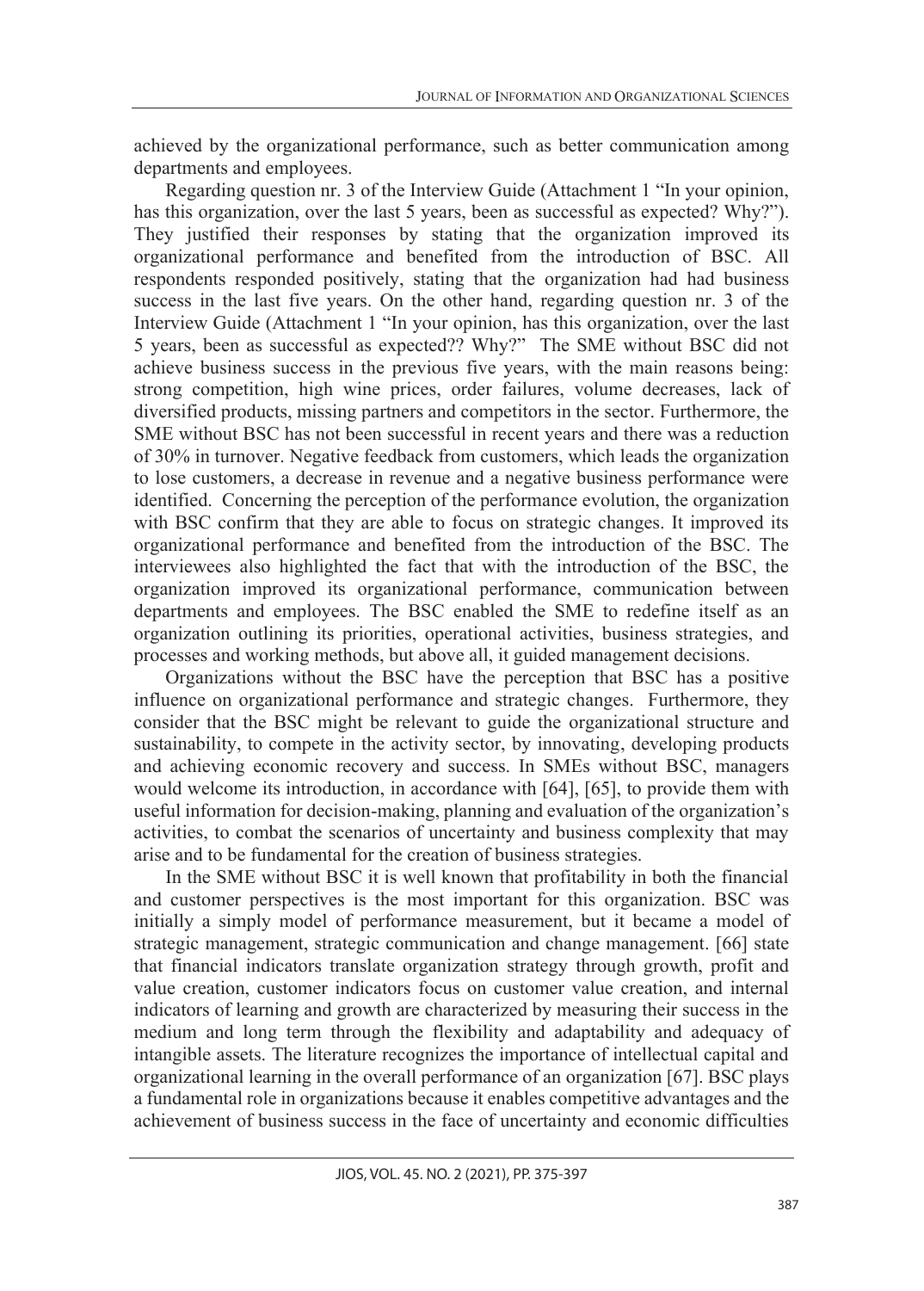[65]. Furthermore, SMEs without BSC showed a lack of business control grounded on management limitations and on the undefined organizational structure. In general, small and young organizations perform better than older and larger ones, as small organizations are more concerned with business performance [68].

On the other hand, the SME with BSC benefited from the adoption of the BSC in its business management, because it obtained better results, increased performance, whereas organizations without BSC, showed several limitations which constituted a barrier to positive financial and operational results.[69], [70] argue that BSC should adapt and support the organization's business strategy in order to achieve superior performance. [71] highlighted the importance of turnover, as the performance increase is linked to organization's results.

When comparing the importance given to each Perspective by SMEs with BSC and SME without BSC, we verify that organizations with BSC have a more accurate and equal distribution, as seen in Table 7 below:

| <b>Perspective</b> | <b>Average Relevance</b> |
|--------------------|--------------------------|
| <b>FINANCIAL</b>   | 27%                      |
| <b>CUSTOMER</b>    | 24%                      |
| <b>INTERNAL</b>    | $11\%$                   |
| LEARNING & GROWTH  | $10\%$                   |

Table 7. Average Relevance of each Perspective (SME with BSC)

In contrast, organizations without BSC focus much more, in an unbalanced way, on the Financial Perspective:

| <b>Perspective</b> | <b>Average Relevance</b> |
|--------------------|--------------------------|
| <b>FINANCIAL</b>   | $41\%$                   |
| <b>CUSTOMER</b>    | $21\%$                   |
| <b>INTERNAL</b>    | 19%                      |
| LEARNING & GROWTH  | 19%                      |

Table 8. Average Relevance of each Perspective (SME without BSC)

The top managers of the SME without BSC attributed a weight of 60% and 70% to the Financial Perspective, which doubtless confirms their main focus on this l Perspective. Without a management tool it is difficult to align the relevance of the perspectives, so managers without BSC highlight the Financial Perspective.

Regarding the academic background, some differences were identified, as organizations with BSC have staff from the Management field, whereas those from organizations without BSC have an engineering background. Considering these differences, it is notable, as [72] argue that SMEs should improve management knowledge because the renewal of knowledge and the development of professional aspects are essential for SMEs. [2][73] confirm that there is a need to define professional competence, but above all, to identify the people with the best knowledge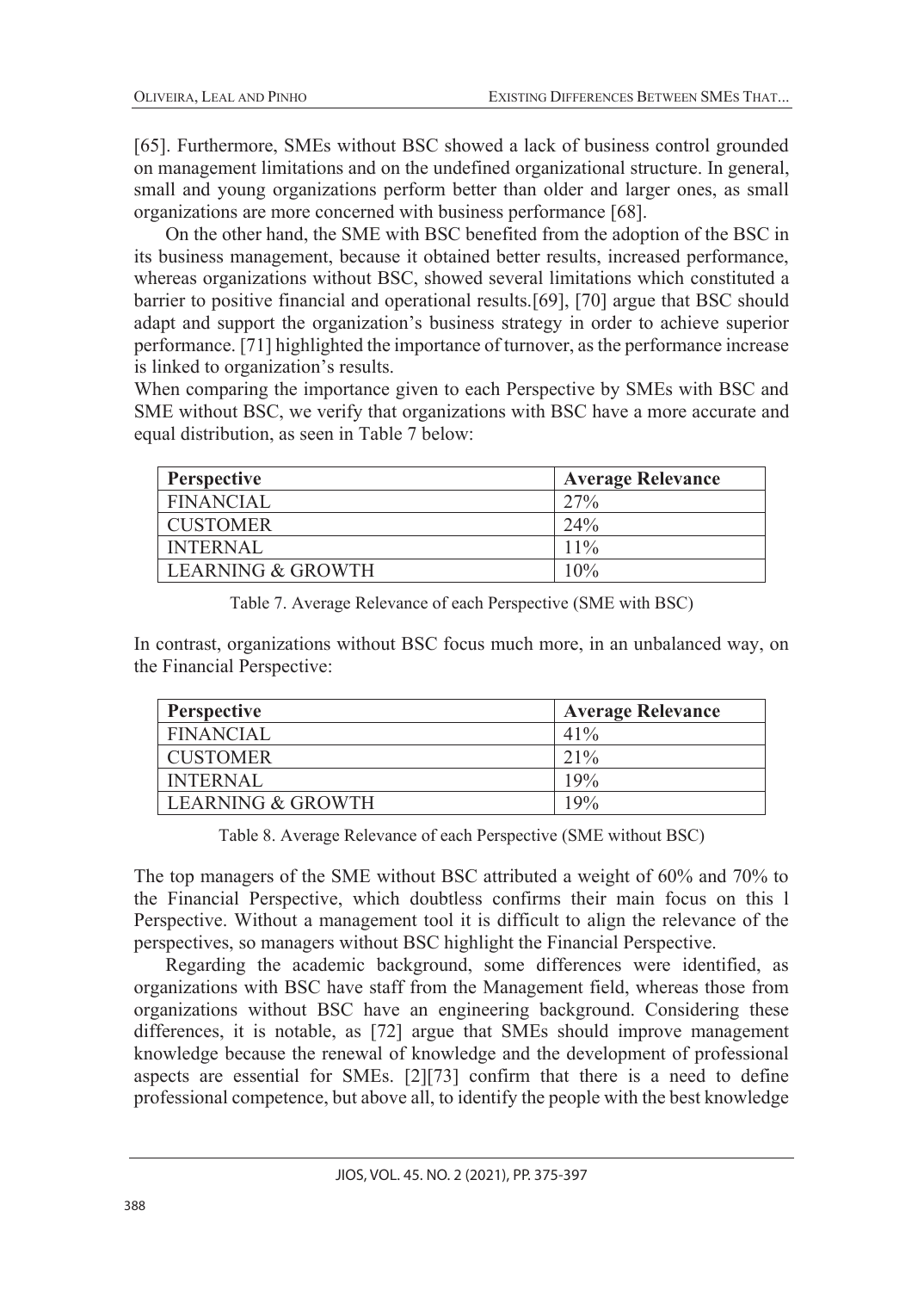and skills that allow and contribute to the organization's success thereby improving their business and performance.

[39] emphasize the importance of alignment of the objectives in the four perspectives, representing the key factor for value creation through a consistent internal strategy elaborated by the whole organization. Organizations with BSC can distribute and balance the importance of all the perspectives in an adequate way, whereas organizations without BSC miss this balancing feature. Furthermore, inefficient or lack of communication by managers may be a barrier to implement strategies [74], [75]. According to [76] many managers seek to align the objectives of the BSC's perspectives to identify new businesses, increase their competitive advantages, in order to achieve better organizational performance. Finally, [77] consider that a strategically aligned model is one that contemplates a strategy that can integrate and relate the external environment (market) to the internal environment (organizational structure). Organizational strategies are aligned to gather individual strategic indicators or definitions in a comprehensive way [78], [79].

# **Acknowledgements**

This paper is partly financed by National Funds of the FCT – Portuguese Foundation for Science and Technology within the project «UID/ECO/03182/2019. NIPE has sponsored the TAKE conference attendance costs for one author to present the abstract of this paper.

# **Appendix A - Interview Guide**

## **GUARANTEE OF CONFIDENTIALITY**

This study aims to evaluate the importance of Management Control Tools and their impact on organizational performance.

The Balanced Scorecard (BSC) is a recognized management tool that translates the vision and strategy of organizations through a set of performance indicators, based on critical factors. The data obtained will be aggregated to allow their processing and conclusions. This way, we not only assure the total confidentiality of the data, but we also guarantee the study in aggregate form. In this context, we ask you for the utmost rigor and objectivity in order to ensure that the analysis is performed with the desired validity and reliability

| 1. What is important in this company? Score each of the statements from 0 to 100. |
|-----------------------------------------------------------------------------------|

| This company attaches importance to human resources. High cohesion and morale are            |     |
|----------------------------------------------------------------------------------------------|-----|
| important in this company.                                                                   |     |
| This company attaches importance to the growth and provision of new services. How fast you   |     |
| are facing new challenges is important.                                                      |     |
| This company attaches importance to permanence and stability. Efficiency, incremental        |     |
| changes are important in this company.                                                       |     |
| This company attaches importance to competition and results. Achieving goals is important in |     |
| this company                                                                                 |     |
| <b>Total</b>                                                                                 | 100 |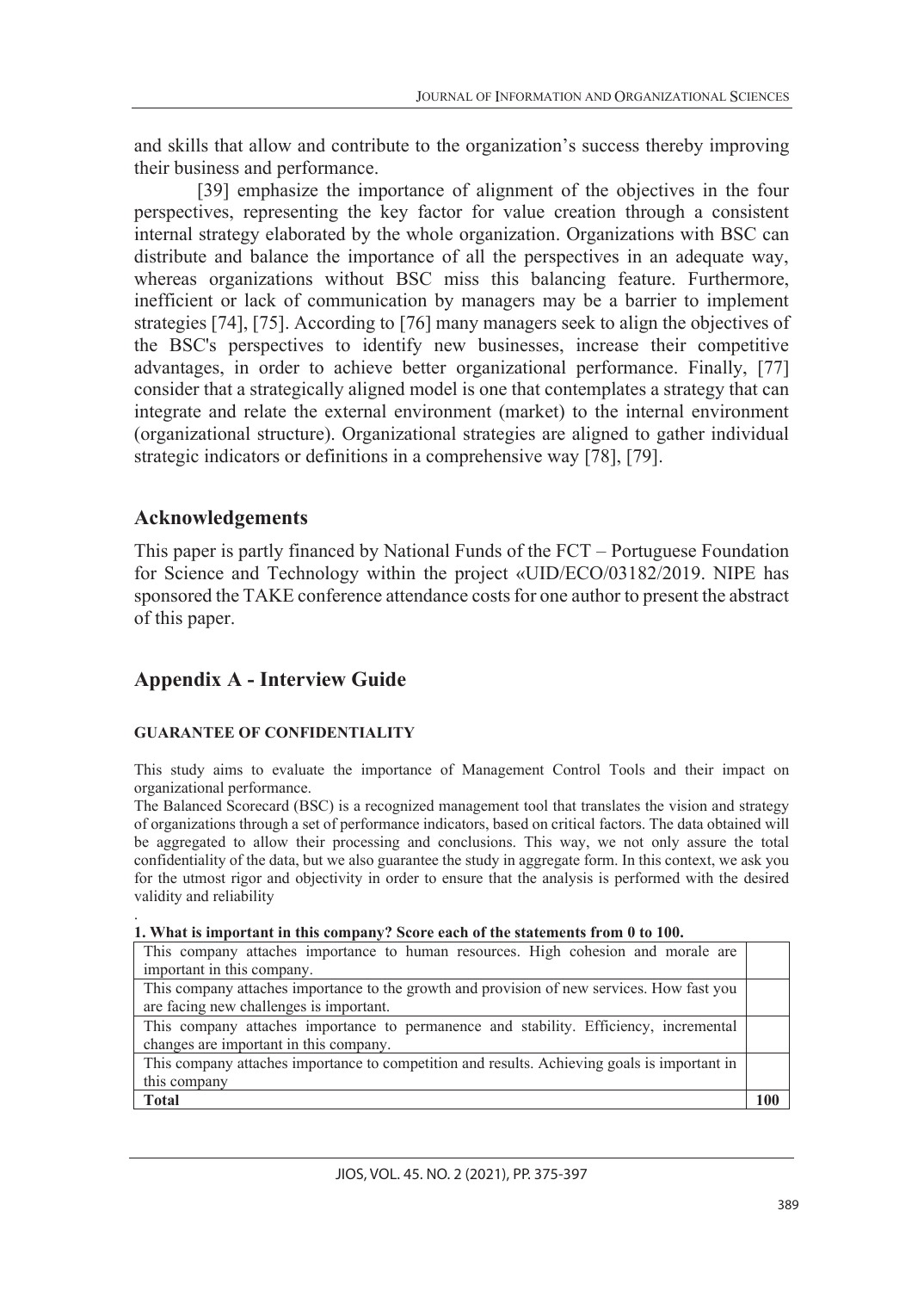2. What are the criteria you can point out to characterize this company as a successful company in the sector? \_\_\_\_\_\_\_\_\_\_\_\_\_\_\_\_\_\_\_\_\_\_\_\_\_\_\_\_\_\_\_\_\_\_\_\_\_\_\_\_\_\_\_\_\_\_\_\_\_\_\_\_\_\_\_\_\_\_\_\_\_\_\_\_\_\_\_\_\_\_\_\_\_\_\_\_\_\_\_\_\_\_\_

\_\_\_\_\_\_\_\_\_\_\_\_\_\_\_\_\_\_\_\_\_\_\_\_\_\_\_\_\_\_\_\_\_\_\_\_\_\_\_\_\_\_\_\_\_\_\_\_\_\_\_\_\_\_\_\_\_\_\_\_\_\_\_\_\_\_\_\_\_\_\_\_\_\_\_\_\_\_\_\_\_\_\_ \_\_\_\_\_\_\_\_\_\_\_\_\_\_\_\_\_\_\_\_\_\_\_\_\_\_\_\_\_\_\_\_\_\_\_\_\_\_\_\_\_\_\_\_\_\_\_\_\_\_\_\_\_\_\_\_\_\_\_\_\_\_\_\_\_\_\_\_\_\_\_\_\_\_\_\_\_\_\_\_\_\_\_

\_\_\_\_\_\_\_\_\_\_\_\_\_\_\_\_\_\_\_\_\_\_\_\_\_\_\_\_\_\_\_\_\_\_\_\_\_\_\_\_\_\_\_\_\_\_\_\_\_\_\_\_\_\_\_\_\_\_\_\_\_\_\_\_\_\_\_\_\_\_\_\_\_\_\_\_\_\_\_\_\_\_\_

\_\_\_\_\_\_\_\_\_\_\_\_\_\_\_\_\_\_\_\_\_\_\_\_\_\_\_\_\_\_\_\_\_\_\_\_\_\_\_\_\_\_\_\_\_\_\_\_\_\_\_\_\_\_\_\_\_\_\_\_\_\_\_\_\_\_\_\_\_\_\_\_\_\_\_\_\_\_\_\_\_\_\_ \_\_\_\_\_\_\_\_\_\_\_\_\_\_\_\_\_\_\_\_\_\_\_\_\_\_\_\_\_\_\_\_\_\_\_\_\_\_\_\_\_\_\_\_\_\_\_\_\_\_\_\_\_\_\_\_\_\_\_\_\_\_\_\_\_\_\_\_\_\_\_\_\_\_\_\_\_\_\_\_\_\_\_

\_\_\_\_\_\_\_\_\_\_\_\_\_\_\_\_\_\_\_\_\_\_\_\_\_\_\_\_\_\_\_\_\_\_\_\_\_\_\_\_\_\_\_\_\_\_\_\_\_\_\_\_\_\_\_\_\_\_\_\_\_\_\_\_\_\_\_\_\_\_\_\_\_\_\_\_\_\_\_\_\_\_\_ \_\_\_\_\_\_\_\_\_\_\_\_\_\_\_\_\_\_\_\_\_\_\_\_\_\_\_\_\_\_\_\_\_\_\_\_\_\_\_\_\_\_\_\_\_\_\_\_\_\_\_\_\_\_\_\_\_\_\_\_\_\_\_\_\_\_\_\_\_\_\_\_\_\_\_\_\_\_\_\_\_\_\_ \_\_\_\_\_\_\_\_\_\_\_\_\_\_\_\_\_\_\_\_\_\_\_\_\_\_\_\_\_\_\_\_\_\_\_\_\_\_\_\_\_\_\_\_\_\_\_\_\_\_\_\_\_\_\_\_\_\_\_\_\_\_\_\_\_\_\_\_\_\_\_\_\_\_\_\_\_\_\_\_\_\_\_

3. In your opinion has this company, over the last 5 years, been as successful as expected? Why?

4. In your opinion, did this company last year achieve the expected success? Why?

5. Indicate how much relative weight each Perspective has for this company. Consider a total percentage of 100%

#### **Financial Area**

| This company is concerned with asset and earnings management capabilities (Profitability) |     |
|-------------------------------------------------------------------------------------------|-----|
| This company seeks new products and services by reaching new customers and markets or     |     |
| increasing current ones (Growth).                                                         |     |
| This company aims to create shareholder value (Value Creation)                            |     |
| <b>Total</b>                                                                              | 100 |

#### **Customer Perspective**

| This company tries to secure a customer base that contributes to the value of the company |     |
|-------------------------------------------------------------------------------------------|-----|
| (Profitability)                                                                           |     |
| This company aims to achieve high levels of customer satisfaction (Satisfaction).         |     |
| This company has the ability to captivate new customers or increase the number of current |     |
| customers (Retention)                                                                     |     |
|                                                                                           |     |
| This company has the ability to keep current customers (Loyalty)                          |     |
| <b>Total</b>                                                                              | 10C |

### **Internal Perspective**

| It is recognized that this company exists to ensure processes and not accumulate functions |  |
|--------------------------------------------------------------------------------------------|--|
| (Process Management)                                                                       |  |
| This company identifies non-value generating activities (Rationalization)                  |  |
| This company ensures high acceptance rates of its products (Quality)                       |  |
| This company can optimize the utilization of the resources on which the results depend     |  |
| (Efficiency and Effectiveness).                                                            |  |
| <b>Total</b>                                                                               |  |

#### **Learning and Growth Perspective**

| In this company, employees are able to present new ideas (Innovation)             |     |
|-----------------------------------------------------------------------------------|-----|
| This company guarantees high levels of motivation and commitment (Satisfaction)   |     |
| This company ensures knowledge levels of employees that enhance their performance |     |
| (Oualification)                                                                   |     |
| <b>Total</b>                                                                      | 100 |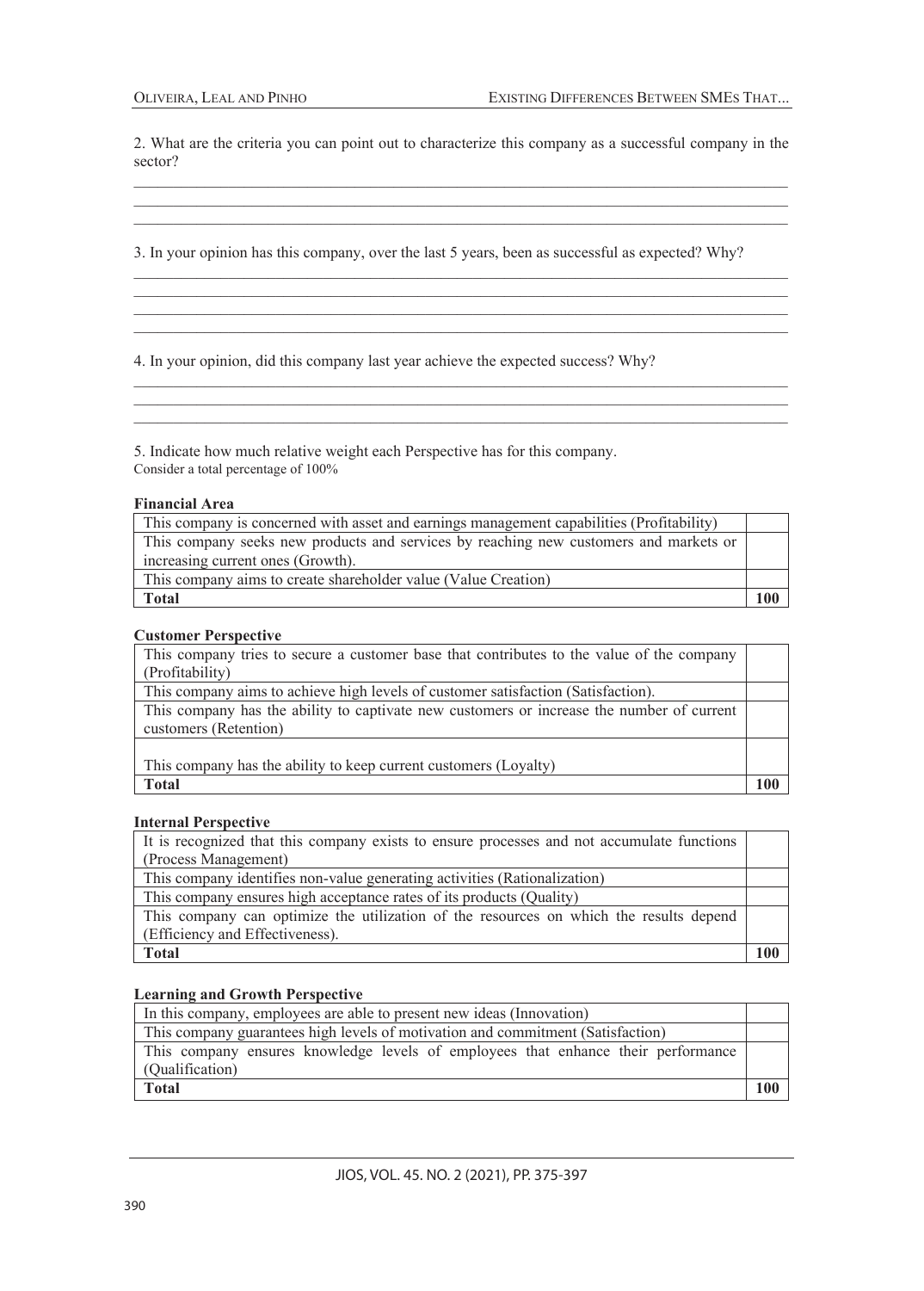#### **6. Indicate how much relative weight each Perspective has for this company. Consider a total percentage of 100%.**

| <b>Financial Perspective</b>  |  |
|-------------------------------|--|
| Customer Perspective          |  |
| Internal Perspective          |  |
| Learning & Growth Perspective |  |

### **7. Question for organizations with BSC implemented:**

a) What is your opinion about the organizational (non-financial - internal) performance of the last 5 years?

b) Does BSC allow the company to focus on strategic changes defined by managers?

c) Do you perceive that BSC contributes to the previously defined organizational performance?

### **8. Question for organizations that have not yet implemented BSC**

a) Do you think BSC could allow the company to focus on strategic changes previously defined by managers? Why/ why not?

b) Do you think that BSC will be a tool capable of enhancing the organizational performance of your company? Why/ why not?

#### **Sociodemographic Characterization of the Interviewee**

Age: Gender: **What level of management are you in?** Top management Intermediate Management Operational management **How many years of professional experience do you have in this area?** ≤5 years 5-10 years >15 years **Do you have a degree in Management** No Bachelor Master **Other** 

## **References**

- [1] Z. Hoque, "20 years of studies on the balanced scorecard: trends, accomplishments, gaps and opportunities for future research," *Br. Account. Rev.*, vol. 46, no. 1, pp. 33–59, 2014.
- [2] E. G. Hansen and S. Schaltegger, "The sustainability balanced scorecard: A systematic review of architectures," *J. Bus. Ethics*, vol. 133, no. 2, pp. 193–221, 2016.
- [3] T. W. Guenther and A. Heinicke, "Relationships among types of use, levels of sophistication, and organizational outcomes of performance measurement systems: The crucial role of design choices," *Manag. Account. Res.*, vol. 42, pp. 1–25, 2019.
- [4] R. S. Kaplan and D. P. Norton, *The Balanced Scorecard: Translating*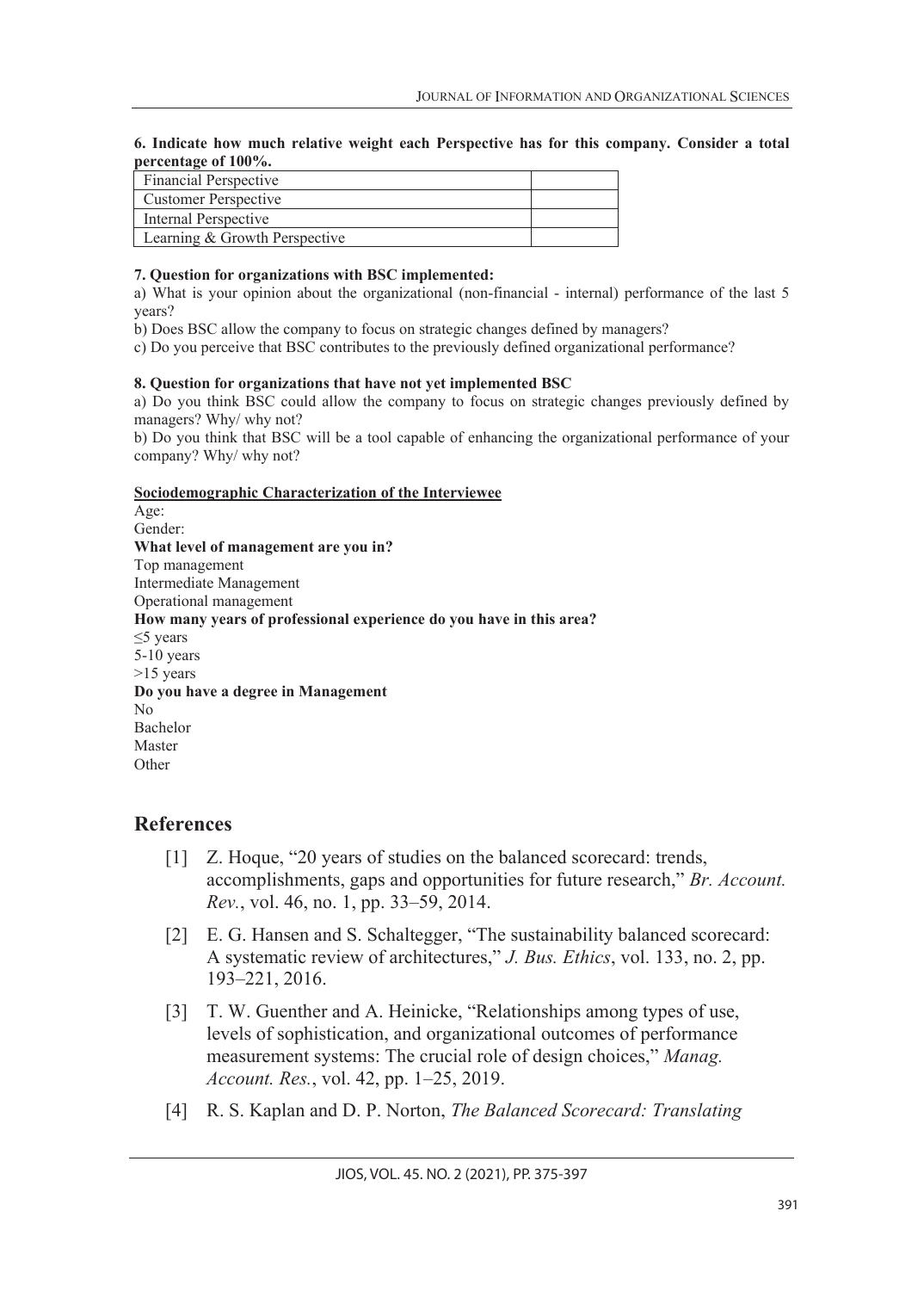*Strategy into Action.* Boston: Harvard Business School Press, 1996.

- [5] P. Taticchi, F. Tonelli, and L. Cagnazzo, "Performance measurement and management: a literature review and a research agenda," *Meas. Bus. Excell.*, vol. 14, no. 1, pp. 4–18, 2010, doi: 10.1108/13683041011027418.
- [6] M. E. Porter, "Capital Disadvantage : America / s Failing Capital Investment System," *Harv. Bus. Rev.*, no. september october 1992, pp. 65– 82, 1992.
- [7] R. S. Kaplan and D. P. Norton, "The balanced scorecard measures that drive performance," *Harvard Buiness Rev.*, no. January-February, pp. 71– 79, 1992.
- [8] A. Gumbus and R. N. Lussier, "Entrepreneurs Use a Balanced Scorecard to Translate Strategy into Performance Measures," *J. Small Bus. Manag.*, vol. 44, no. 3, pp. 407–425, 2006, doi: 10.1111/j.1540-627X.2006.00179.x.
- [9] H. Saraiva and M. Alves, "Balanced Scorecard em Portugal : sua difusão , evolução e consequências da sua utilização," *Rev. del Inst. Costos*, vol. 11, pp. 1–20, 2013.
- [10] C. Oliveira, "Balanced Scorecard , Cultura Organizacional e Desempenho : O Caso das Maiores Exportadoras de Portugal," University of Minho, 2018.
- [11] M. Chavan, "The balanced Scorecard: a new challenge," *J. Manag. Dev.*, vol. 28, no. 5, pp. 393–406, 2009.
- [12] C. M. Lau and A. Moser, "Behavioral Effects of Nonfinancial Performance Measures: The Role of Procedural Fairness," *Behav. Res. Account.*, vol. 20, no. 2, pp. 55–71, Jan. 2008, doi: 10.2308/bria.2008.20.2.55.
- [13] R. Anthony and V. Govindarajan, *Management Control Systems*. Mc Graw Hill, 2003.
- [14] L. M. de Oliveira, J. H. Perez Junior, and C. A. dos S. Silva, *Controladoria estratégica. São Paulo: Atlas*. 2004.
- [15] R. S. Kaplan, D. . Norton, and E. Barrows Jr., "Developing the Strategy : Vision , Value Gaps , and Analysis," *Harvard Bus. Publ.*, vol. 10, no. 1, pp. 1–5, 2008.
- [16] H. C. Oliveira, L. L. Rodrigues, and V. Eiriz, "Balanced Scorecard and Learning Organization: Case Study," *Rev. Universo Contábil*, vol. 8, pp. 167–183, 2012, doi: 10.4270/ruc.2012436.
- [17] M. Gautier and M. C. Lupé, *Les tableaux de bord de la fonction personnel*. Entreprise moderne d'édition, 1978.
- [18] J. Russo, *Balanced Scorecard para PME e pequenas e médias instituições*. 2015.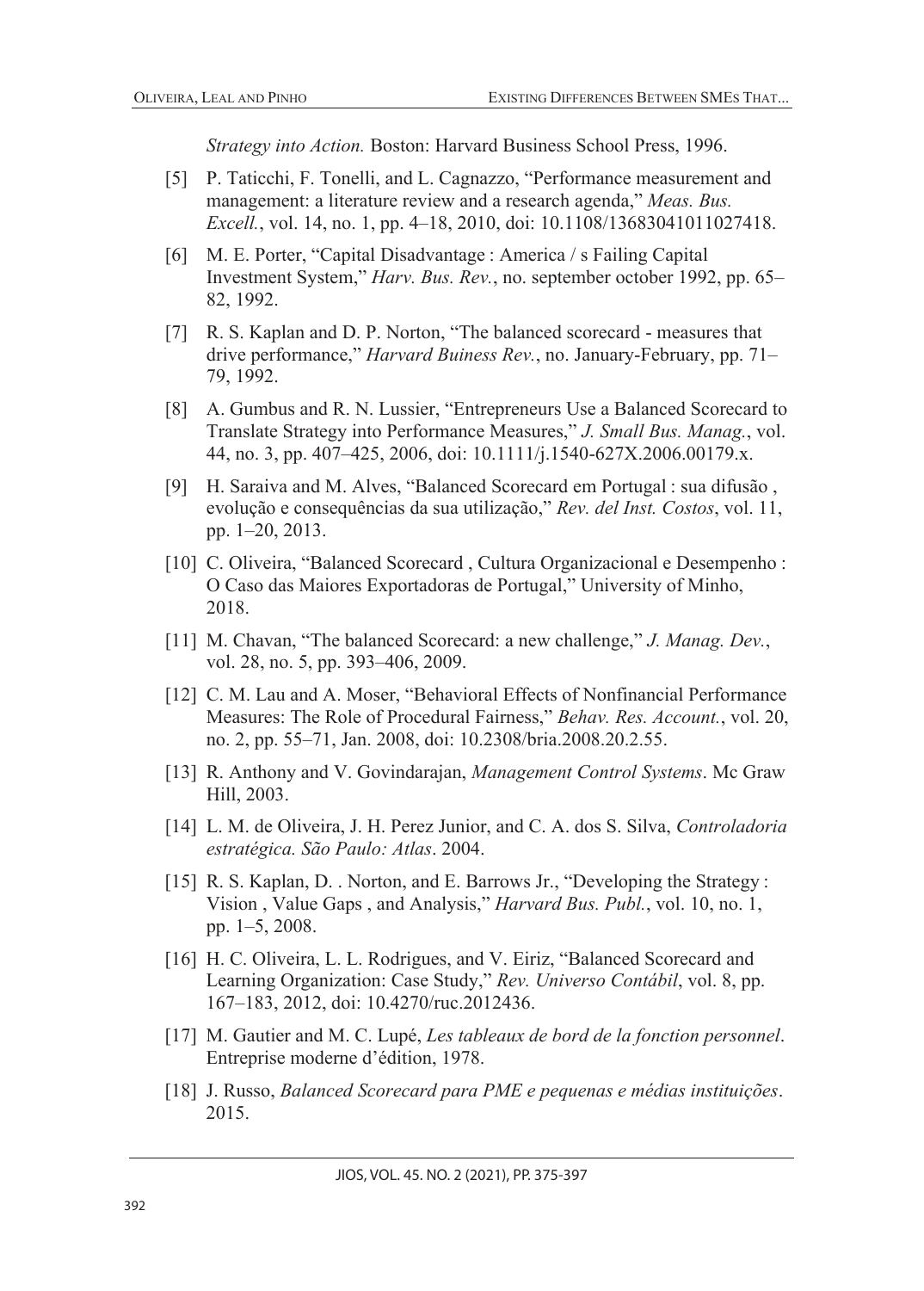- [19] T. Northcott, D.; Taulappa, "Using the balanced scorecard to manage performance in public sector organizations," *Int. J. Public Sect. Manag.*, vol. 25, no. 3, pp. 166–191, 2012.
- [20] R. S. Kaplan, "Strategic performance measurement and management in nonprofit organizations," *Nonprofit Manag. Leadersh.*, vol. 11, no. 3, pp. 353–370, 2001.
- [21] F. T. Rothaermel and A. M. Hess, "Building Dynamic Capabilities: Innovation Driven by Individual-, Firm-, and Network-Level Effects," *Organ. Sci.*, vol. 18, no. 6, pp. 898–921, 2007, doi: 10.1287/orsc.1070.0291.
- [22] A. Caglio and A. Ditillo, *A review and discussion of management control in inter-firm relationships: Achievements and future directions*, vol. 33, no. 7–8. Elsevier Ltd, 2008.
- [23] B. De Souza, V. Cláudio, P. Ferreira, and D. Vargas, "Impactos da gestão por competências," *X Congr. Nac. Excel. em Gestão*, 2014.
- [24] H. Jordan, J. C. E. Neves, and J. A. Rodrigues, *O Controlo de Gestão – Ao serviço da Estratégia e dos Gestores*, Áreas Edit. Lisboa, 2002.
- [25] M. Á. Calderón Molina, B. Palacios Florencio, J. M. Hurtado González, and J. L. Galán González, "Implementing the balanced scorecard: : its effect on the job environment," *Total Qual. Manag. & amp*; *Bus. Excell.*, vol. 27, no. 1, pp. 81–96, 2016, doi: 10.1080/14783363.2014.954364.
- [26] H. Jordan, J. Carvalho das Neves, and J. Rodrigues, *O Controlo de Gestão ao serviço da estratégia e dos gestores*, 10th ed. Lisboa: Áreas Editora, 2015.
- [27] A. Greenhill *et al.*, "Playing with science: Exploring how game activity motivates users participation on an online citizen science platform," *Aslib J. Inf. Manag.*, vol. 68, no. 3, pp. 306–325, 2016.
- [28] J. Mundy, "Creating dynamic tensions through a balanced use of management control systems," *Accounting, Organ. Soc.*, vol. 35, no. 5, pp. 499–523, 2010.
- [29] J. Fijałkowska and C. Oliveira, "Balanced Scorecard in Universities," *J. Intercult. Manag.*, vol. 10, no. 4, pp. 57–83, 2018, doi: 10.2478/joim-2018- 0025.
- [30] C. C. S. Vicente, M. J. Major, J. C. C. Pinto, and J. Sardinha, "Estudo do papel dos controllers de gestão em Portugal," *Rev. Port. e Bras. Gestão*, no. 3, pp. 66–79, 2009.
- [31] D. J. Teece, G. Pisano, and A. Shuen, "Dynamic capabilities and strategic management," *Strateg. Manag. J.*, vol. 18, no. 7, pp. 509–533, 1997.
- [32] R. S. Kaplan, "The Execution Premium: Linking Strategy to Operations for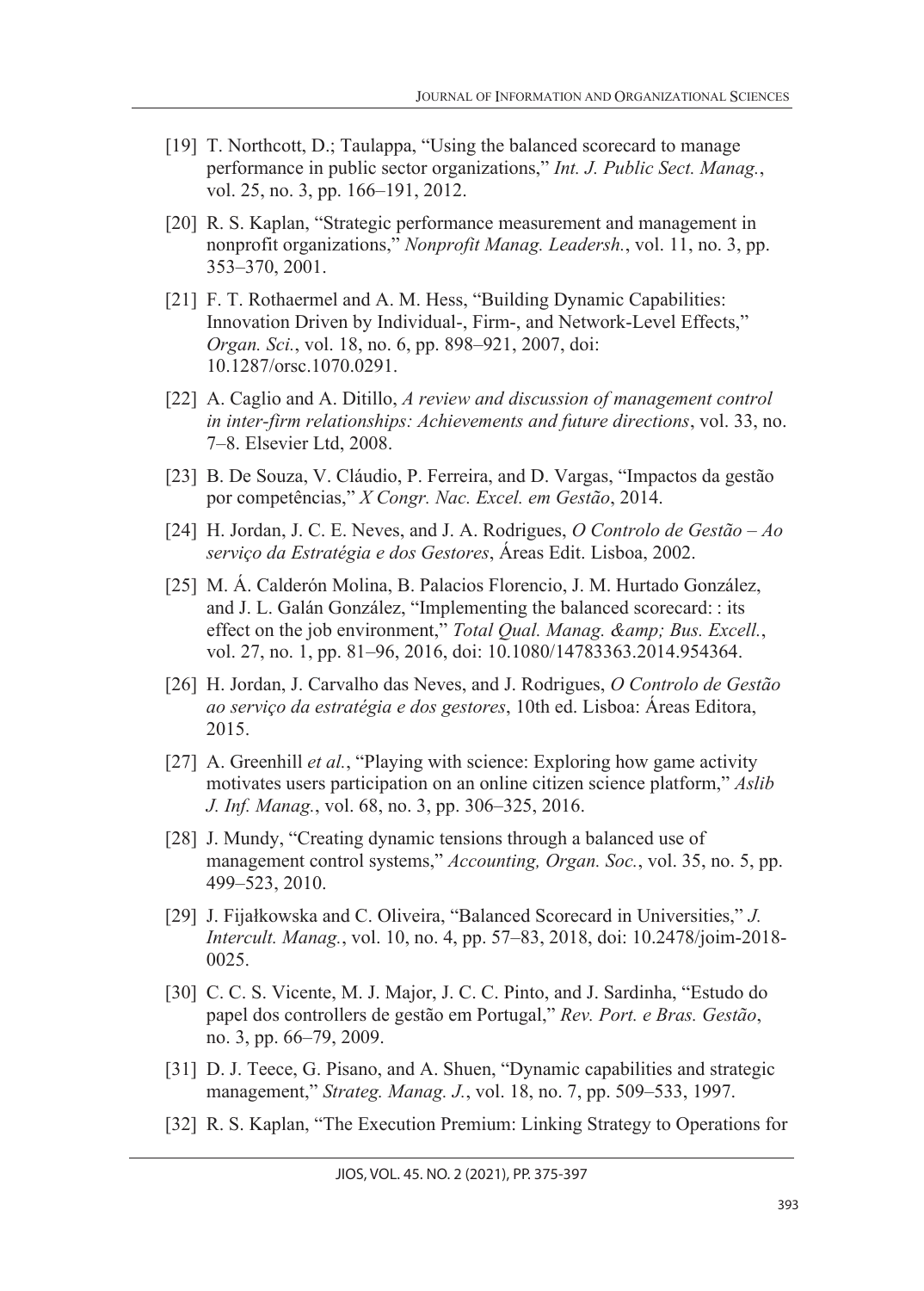Competitive Advantage," *Harvard Bus.*, pp. 1–8, 2008, doi: 10.2308/accr.2010.85.4.1475.

- [33] D. Li, L. Eden, M. A. Hitt, and R. D. Ireland, "Friends, acquaintances, or strangers? Partner selection in R&D alliances," *Acad. Manag. J.*, vol. 51, no. 2, pp. 315–334, 2008, doi: 10.1002/smj.
- [34] C. M. Daily, S. T. Certo, and D. R. Dalton, "Investment bankers and IPO pricing: Does prospectus information matter?," *J. Bus. Ventur.*, vol. 20, no. 1, pp. 93–111, 2005, doi: 10.1016/j.jbusvent.2003.10.003.
- [35] J. S. Harrison, M. a. Hitt, R. E. Hoskisson, and R. D. Ireland, "Resource complementarity in business combinations: Extending the logic to organizational alliances," *Journal of Management*, vol. 27, no. 6. pp. 679– 690, 2001, doi: 10.1016/S0149-2063(01)00118-0.
- [36] R. S. Kaplan, "Leading Change with the Strategy Execution System," *Harvard Bus. Publ.*, vol. 12, no. 6, pp. 1–16, 2010.
- [37] G. Cokins, "Driving Acceptance and Adoption of," *J. ofCorporate Account. Financ.*, pp. 69–74, 2013, doi: 10.1002/jcaf.
- [38] J. Azeitão and J. Roberto, "O planeamento estratégico e a gestão estratégica nas PME," 2010.
- [39] R. S. Kaplan and D. P. Norton, *Strategy Maps: Converting Intangible Assets into Tangible Outcomes*. Boston: Harvard Business Press., 2004.
- [40] R. S. Kaplan and D. P. Norton, "Having Trouble With Your Strategy," *Harv. Bus. Rev.*, vol. 5, pp. 167–176, 2000.
- [41] C. A. F. Amado, S. P. Santos, and P. M. Marques, "Integrating the Data Envelopment Analysis and the Balanced Scorecard approaches for enhanced performance assessment," *Omega*, vol. 40, no. 3, pp. 390–403, 2012.
- [42] A. J. R. Santos, *Gestão estratégica: conceitos, modelos e instrumentos*. Escolar Editora, 2008.
- [43] R. S. Kaplan and S. R. Anderson, "Time-Driven Activity- Based Costing," *Harv. Bus. Rev.*, vol. 82, no. 11, pp. 131–138, 2004.
- [44] R. S. Kaplan and D. P. Norton, "How to implement a new strategy without disrupting your organization," *Harv. Bus. Rev.*, vol. 84, no. March, p. 100, 2006, doi: Article.
- [45] R. Simons, "Control in an age of empowerment Boston." MA: Harvard Business Review Press, 1995.
- [46] D. Madsen and K. Slåtten, "The balanced scorecard: Fashion or virus?," *Adm. Sci.*, vol. 5, no. 2, pp. 90–124, 2015, doi: 10.3390/admsci5020090.
- [47] S. E. Jackson, R. S. Schuler, and J. C. Rivero, "Organizational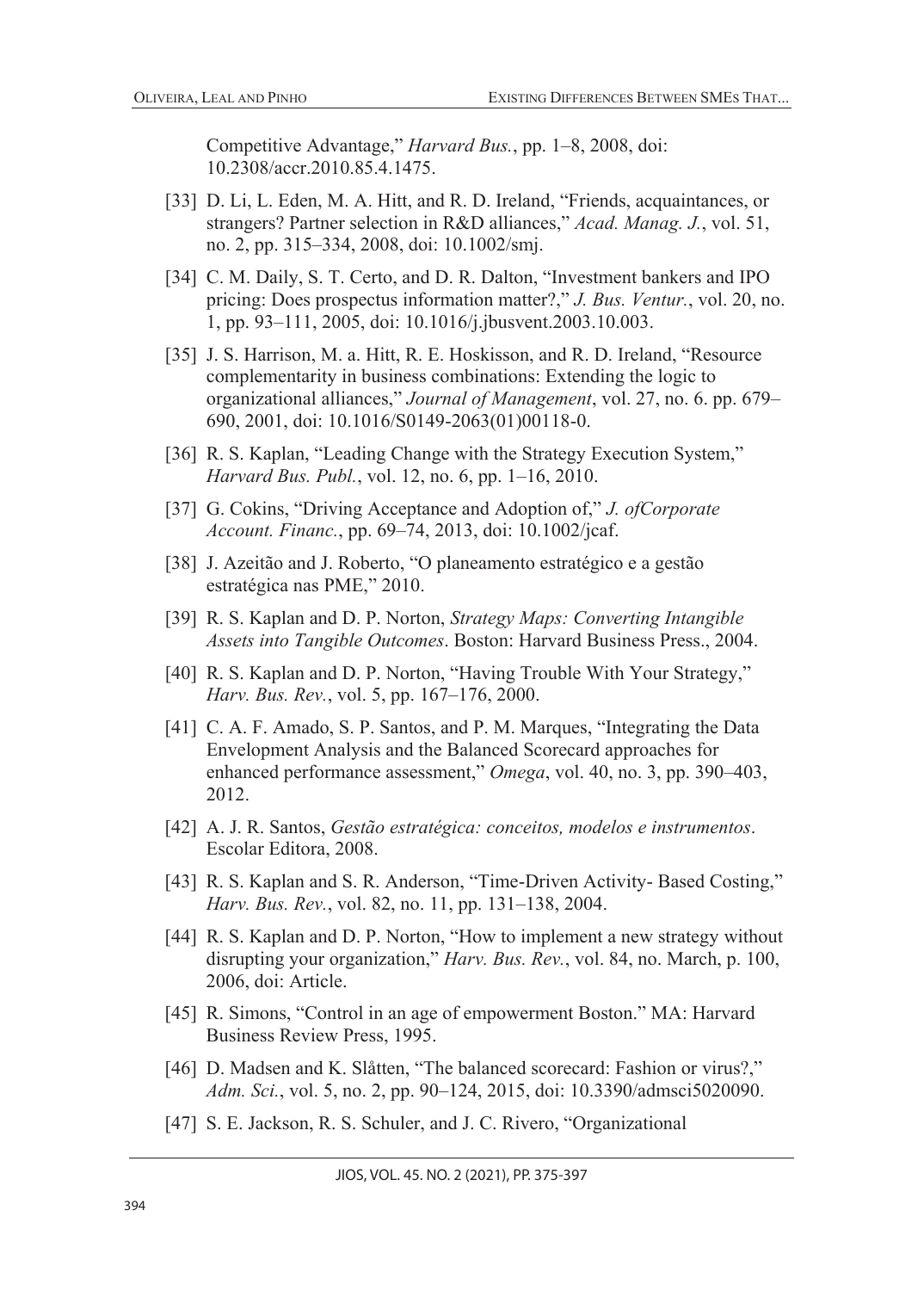characteristics as predictors of personnel practices," *Pers. Psychol.*, vol. 42, no. 4, pp. 727–786, 1989.

- [48] J. Ferreira, A. Caetano, and J. Neves, *Manual de Psicossociologia das Organizações*. Escolar Editora, 2011.
- [49] J. H. Astrachan, S. B. Klein, and K. X. Smyrnios, "The F-PEC scale of family influence: A proposal for solving the family business definition problem1," *Fam. Bus. Rev.*, vol. 15, no. 1, pp. 45–58, 2002.
- [50] L. M. D. C. Vareiro, P. C. Remoaldo, and J. A. Cadima Ribeiro, "Residents' perceptions of tourism impacts in Guimarães (Portugal): a cluster analysis," *Curr. Issues Tour.*, vol. 16, no. 6, pp. 535–551, 2013.
- [51] T. W. Y. Man, T. Lau, and K. F. Chan, "The competitiveness of small and medium enterprises: A conceptualization with focus on entrepreneurial competencies," *J. Bus. Ventur.*, vol. 17, no. 2, pp. 123–142, 2002.
- [52] M. Tsamenyi, S. Zheng, and S. Sahadev, "The relationship between management control systems and business strategy in China," *Adv. Int. Account.*, vol. 27, no. 1, pp. 193–203, 2011.
- [53] R. C. Anderson and D. M. Reeb, "Founding-family ownership and firm performance: evidence from the S\&P 500," *J. Finance*, vol. 58, no. 3, pp. 1301–1328, 2003.
- [54] F. Silva and N. Majluf, "Does family ownership shape performance outcomes?," *J. Bus. Res.*, vol. 61, no. 6, pp. 609–614, 2008.
- [55] I. Mandl, "Overview of family business relevant issues," *Contract*, no. 30- CE, p. 164021, 2008.
- [56] D. L. McConaughy, C. H. Matthews, and A. S. Fialko, "Founding family controlled firms: Performance, risk, and value," *J. small Bus. Manag.*, vol. 39, no. 1, pp. 31–49, 2001.
- [57] M. N. Sánchez, Z. F. Rodr\'\iguez, M. C. Mart\'\inez, and B. U. Sánchez, "Impacto de la Implicación Familiar y de Otros Accionistas de Referencia en la Creación de Valor," *Rev. Estud. Empres. Segunda Época*, no. 2, 2009.
- [58] B. Arosa, T. Iturralde, and A. Maseda, "Outsiders on the board of directors and firm performance: Evidence from Spanish non-listed family firms," *J. Fam. Bus. Strateg.*, vol. 1, no. 4, pp. 236–245, 2010.
- [59] T. Mazzarol, S. Reboud, and G. N. Soutar, "Strategic planning in growth oriented small firms," *Int. J. Entrep. Behav. \& Res.*, 2009.
- [60] L. Songini, L. Gnan, and T. Malmi, "The role and impact of accounting in family business," *J. Fam. Bus. Strateg.*, vol. 4, no. 2, pp. 71–83, 2013.
- [61] J. Craig and K. Moores, "Strategically aligning family and business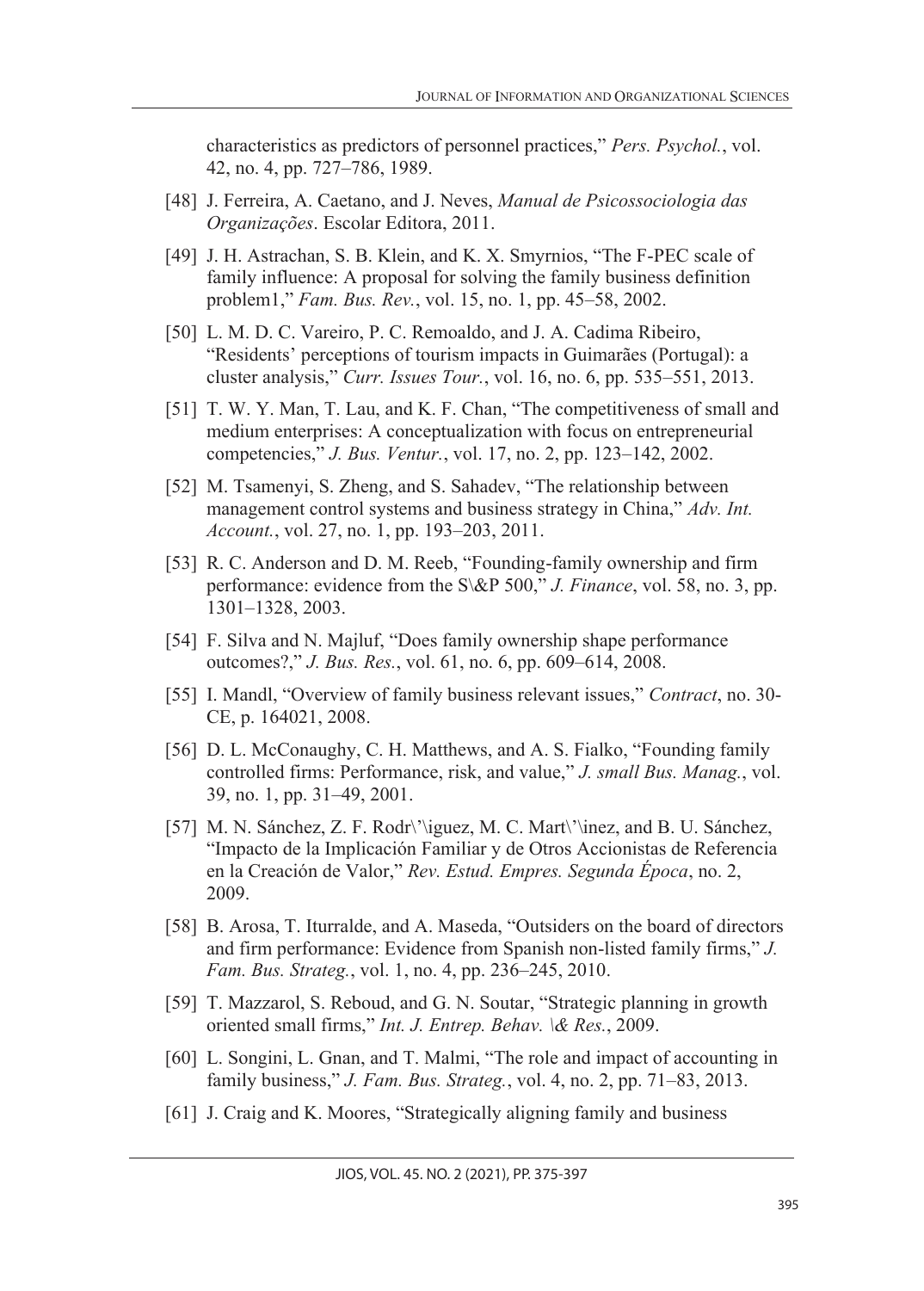systems using the Balanced Scorecard," *J. Fam. Bus. Strateg.*, vol. 1, no. 2, pp. 78–87, 2010.

- [62] R. Quivy and L. van Campenhoudt, *A pergunta de partida*. Gradiva, 1998.
- [63] C. Oliveira, "Balanced Scorecard , Cultura Organizacional e Desempenho : O Caso das Maiores Exportadoras de Portugal," University of Minho, 2018.
- [64] R. Simons, "The role of management control systems in creating competitive advantage: new perspectives," *Accounting, Organ. Soc.*, vol. 15, no. 1–2, pp. 127–143, 1990.
- [65] L. Burney and S. K. Widener, "Strategic Performance Measurement Systems, Job-Relevant Information, and Managerial Behavioral Responses— Role Stress and Performance," *Behav. Res. Account.*, vol. 19, pp. 43–69, 2007.
- [66] A. Oliveira, C., Pinho, J., Silva, "The relevance of learning and growth in organizations that adopt and do not adopt the bsc- characterization of the cultural profile," *Revi sta Eletrônica Gestão Soc.*, vol. 12, no. 33, pp. 2584–2602, 2018.
- [67] C. Bratianu, "Intellectual capital research and practice: 7 myths and one golden rule," *Manag. Mark.*, vol. 13, no. 2, pp. 859–879, 2018, doi: 10.2478/mmcks-2018-0010.
- [68] J. L. Miralles-Marcelo, M. del Mar Miralles-Quirós, and I. Lisboa, "The impact of family control on firm performance: Evidence from Portugal and Spain," *J. Fam. Bus. Strateg.*, vol. 5, no. 2, pp. 156–168, 2014.
- [69] K. Langfield-Smith, "Management control systems and strategy: a critical review," *Accounting, Organ. Soc.*, vol. 22, no. 2, pp. 207–232, 1997.
- [70] L. Gani and J. Jermias, "The effects of strategy--management control system misfits on firm performance," *Account. Perspect.*, vol. 11, no. 3, pp. 165–196, 2012.
- [71] J. Burns, M. Quinn, L. Warren, and J. Oliveira, *Management Accounting*. McGraw-Hill Higher Education, 2013.
- [72] S. De Freitas and M. Oliver, "How can exploratory learning with games and simulations within the curriculum be most effectively evaluated?," *Comput. Educ.*, vol. 46, no. 3, pp. 249–264, 2006.
- [73] C. Wiley, "A comparative analysis of certification in human resource management," *Int. J. Hum. Resour. Manag.*, vol. 10, no. 4, pp. 737–762, 1999.
- [74] G. Cokins, "Enterprise performance management (EPM) and the digital revolution," *Perform. Improv.*, vol. 56, no. 4, pp. 14–19, 2017.